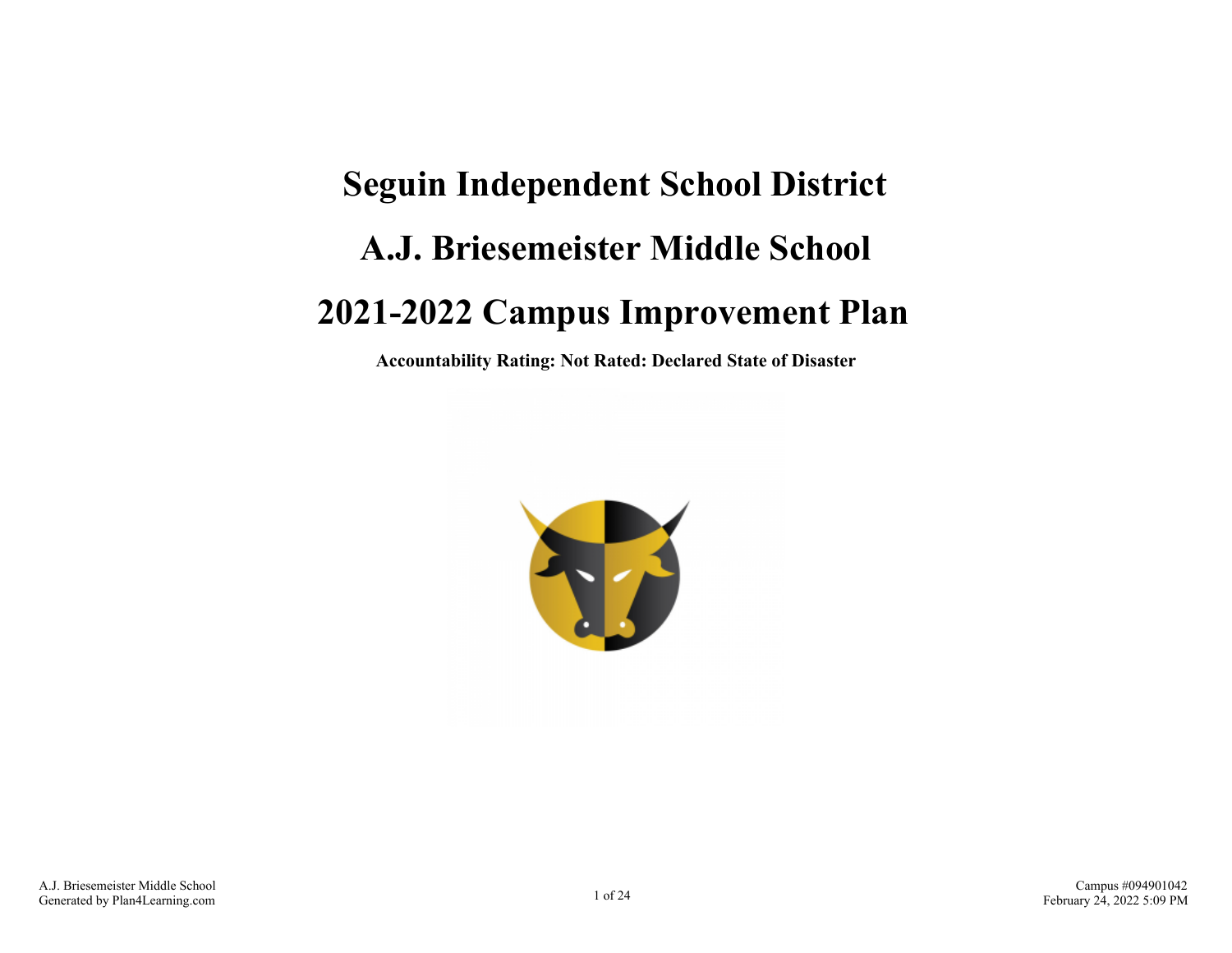### **Mission Statement**

To cultivate, inspire and empower the AJB community to grow and learn.

# **Vision**

To make AJB the place to be!

### **Collective Commitments**

**Collective Commitments**

|    | We will make AJB an emotionally and physically safe place to be.                                                |
|----|-----------------------------------------------------------------------------------------------------------------|
| 2. | We will ensure that learning is rigorous, engaging and relevant for all.                                        |
|    | We will set aside specific time for ourselves to reflect so that we can stay positive and refreshed.            |
|    | We will build relationships through collaboration and communication with our immediate and extended AJB Family. |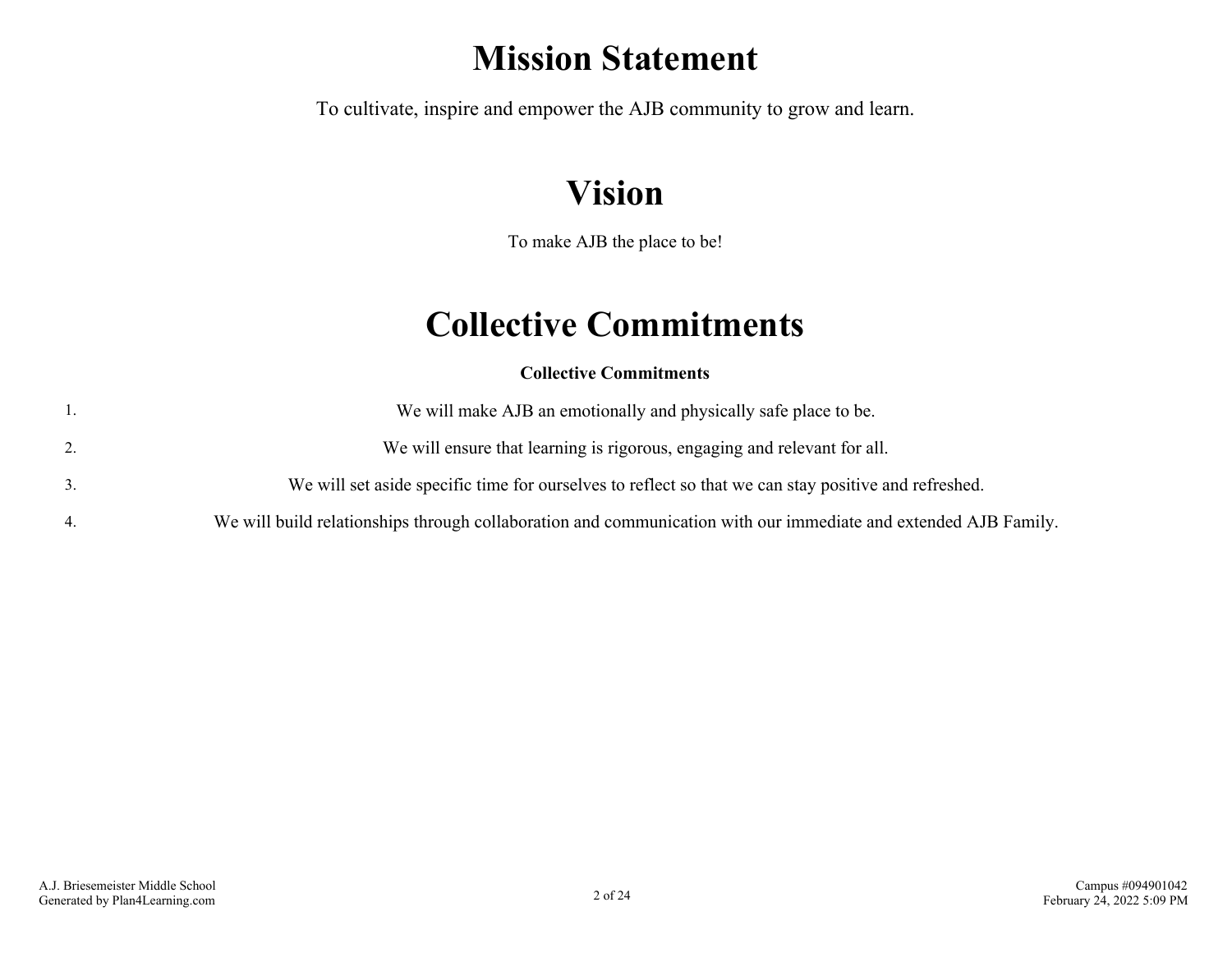### **Table of Contents**

| <b>Priority Problem Statements</b>                                                                                                                                                                                                                                                                                 |          |
|--------------------------------------------------------------------------------------------------------------------------------------------------------------------------------------------------------------------------------------------------------------------------------------------------------------------|----------|
| Comprehensive Needs Assessment Data Documentation                                                                                                                                                                                                                                                                  |          |
| Goals                                                                                                                                                                                                                                                                                                              |          |
| Goal 1: Improve student learning through improved instructional practice (Strategic Priority 1).                                                                                                                                                                                                                   | 6        |
| Goal 2: Engage parents, industry, and community partners to enrich the experience of students and staff and to establish Seguin ISD as an integral part of the community<br>(Strategic Priority 2).<br>Goal 3: Create the conditions in Seguin ISD to recruit, retain and engage employees (Strategic Priority 3). | 19<br>22 |
| <b>State Compensatory</b>                                                                                                                                                                                                                                                                                          | 23       |
| Budget for A.J. Briesemeister Middle School                                                                                                                                                                                                                                                                        | 24       |
| Personnel for A.J. Briesemeister Middle School                                                                                                                                                                                                                                                                     | 24       |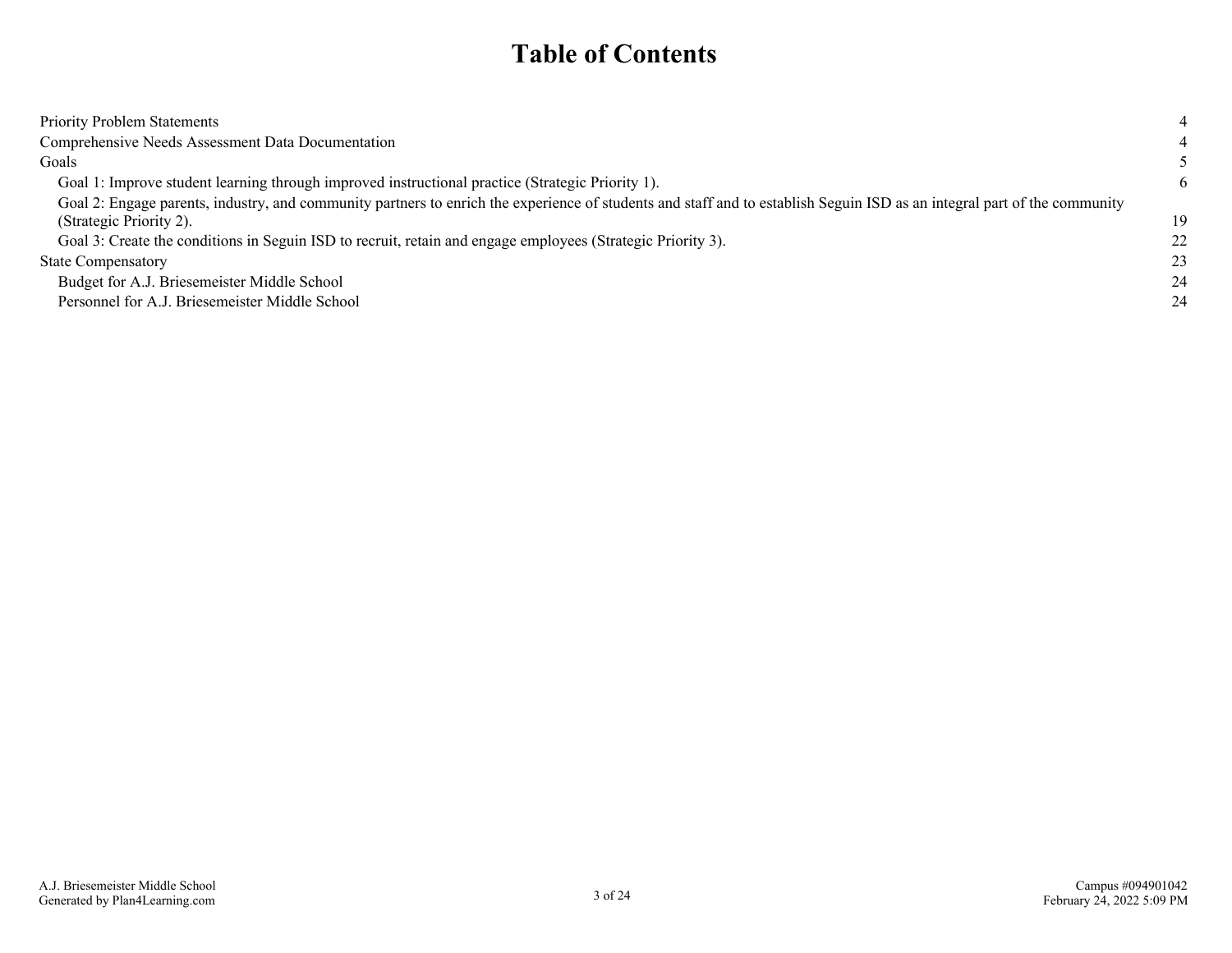## **Priority Problem Statements**

<span id="page-3-0"></span>**Problem Statement 6**: There is a large percentage of students who missed significant school days in the previous two years due to COVID related issues. **Root Cause 6**: COVID/Remote learning inconsistencies **Problem Statement 6 Areas**: Demographics

**Problem Statement 1**: There is a large percentage of students who have never passed the 6-8 Math/6-8 Reading/8th grade Science/8th grade Social Studies STAAR test. **Root Cause 1**: Lack of consistently targeted tiered instruction. **Problem Statement 1 Areas**: Student Learning

**Problem Statement 3**: The Professional Learning Communities (PLCs) cycle did not regularly occur, nor was facilitated by teachers. **Root Cause 3**: Due to inconsistencies in staff attendance related to COVID, the PLC cycle and process were centrally facilitated and run by administrators. **Problem Statement 3 Areas**: School Processes & Programs

**Problem Statement 4**: A significant portion of students will have challenges re-socializing to school. **Root Cause 4**: There is a large percentage of students who missed significant school days in the previous two years due to COVID related issues and remote learning. **Problem Statement 4 Areas**: Perceptions

**Problem Statement 2**: The campus had a significantly high number of DAEP placements of Special Education students. **Root Cause 2**: Lack of restorative disciplinary support structures in place on campus. **Problem Statement 2 Areas**: Demographics

**Problem Statement 5:** A significant reduction in Parent/Guardian/Caregiver engagement opportunities. **Root Cause 5**: Due to COVID health protocol measures, community engagement opportunities were significantly reduced. **Problem Statement 5 Areas**: Perceptions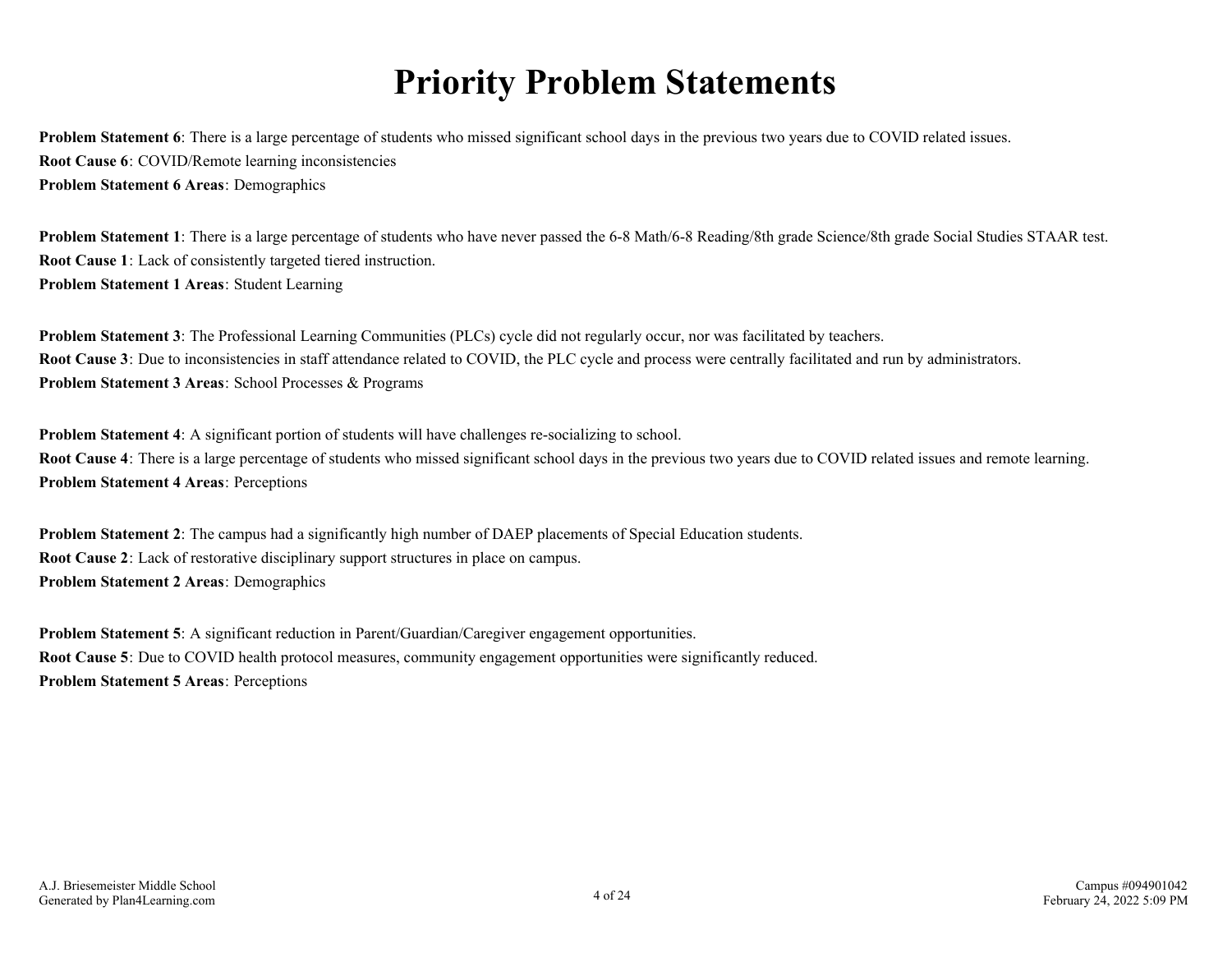# **Comprehensive Needs Assessment Data Documentation**

<span id="page-4-0"></span>The following data were used to verify the comprehensive needs assessment analysis:

#### **Improvement Planning Data**

• District goals

#### **Accountability Data**

- Texas Academic Performance Report (TAPR) data
- Student Achievement Domain
- Student Progress Domain
- Closing the Gaps Domain
- Effective Schools Framework data

#### **Student Data: Assessments**

- State and federally required assessment information
- (STAAR) current and longitudinal results, including all versions
- Student failure and/or retention rates

#### **Student Data: Student Groups**

- Special education/non-special education population including discipline, progress and participation data
- Section 504 data

#### **Student Data: Behavior and Other Indicators**

- Attendance data
- Discipline records
- Class size averages by grade and subject
- School safety data

#### **Employee Data**

• Teacher/Student Ratio

#### **Parent/Community Data**

• Parent surveys and/or other feedback

#### **Support Systems and Other Data**

- Organizational structure data
- Processes and procedures for teaching and learning, including program implementation
- Budgets/entitlements and expenditures data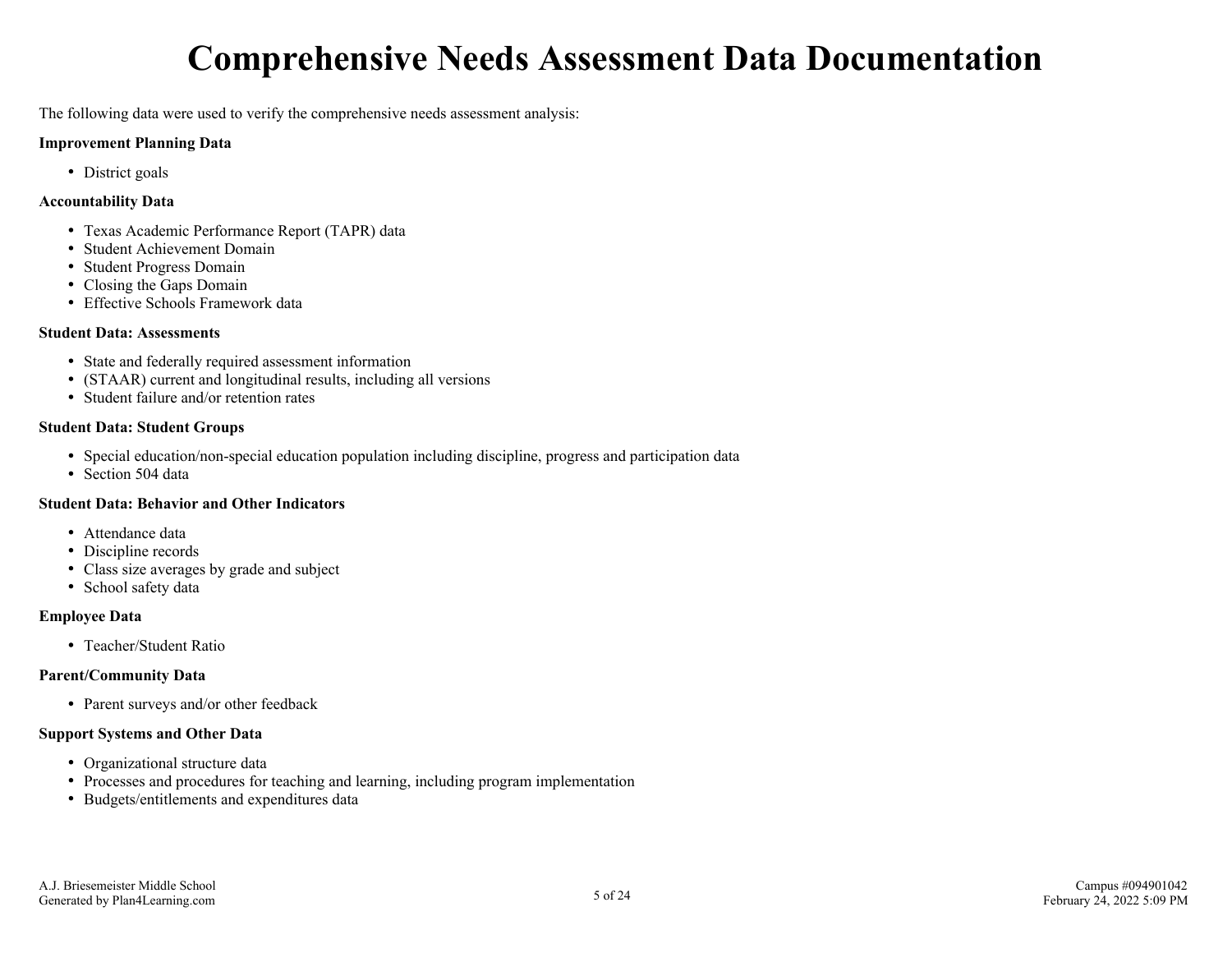# **Goals**

<span id="page-5-0"></span>**Goal 1:** Improve student learning through improved instructional practice (Strategic Priority 1).

**Performance Objective 1:** TEACHING AND LEARNING: By focusing on curriculum alignment, instructional practices, and support for special programs and sub-populations, AJB Middle School will become a "B" rated campus in 2021-2022

**Targeted or ESF High Priority**

**Evaluation Data Sources:** STAAR Assessments

| <b>Strategy 1 Details</b>                                                                                                | <b>Reviews</b> |                                      |      |                  |
|--------------------------------------------------------------------------------------------------------------------------|----------------|--------------------------------------|------|------------------|
| Strategy 1: Implement new lesson plan template and develop plan for weekly checks by TTESS administrator.                |                | <b>Summative</b><br><b>Formative</b> |      |                  |
| Strategy's Expected Result/Impact: Lesson plans and activities that are aligned to the TEKS and support all              | <b>Nov</b>     | Jan                                  | Mar  | June             |
| learners.                                                                                                                |                |                                      |      |                  |
| Create a rotation of lesson plan feedback by administrators                                                              | 85%            | 100%                                 | 100% |                  |
| Department leads will participate in Weekly TLT Lesson Plan Feedback                                                     |                |                                      |      |                  |
| Ensure alignment of lesson plans and classroom practices.                                                                |                |                                      |      |                  |
| <b>Staff Responsible for Monitoring: TTESS Administrators</b>                                                            |                |                                      |      |                  |
| <b>ESF Levers: Lever 5: Effective Instruction - Additional Targeted Support Strategy</b>                                 |                |                                      |      |                  |
| <b>Strategy 2 Details</b>                                                                                                |                | <b>Reviews</b>                       |      |                  |
| Strategy 2: Create a flexible intervention time for students, Toros Achieving Growth (TAG), that will occur five times a |                | <b>Formative</b>                     |      | <b>Summative</b> |
| week to address the needs of struggling students through prescribed interventions.                                       | <b>Nov</b>     | Jan                                  | Mar  | June             |
| Strategy's Expected Result/Impact: Increase the number of students who achieve Approaches and Meets on<br>STAAR.         | 45%            | 45%                                  |      |                  |
| Review student data through MTSS PLCs that occur every three weeks.                                                      |                |                                      |      |                  |
| <b>Staff Responsible for Monitoring: Administration</b>                                                                  |                |                                      |      |                  |
| Teachers                                                                                                                 |                |                                      |      |                  |
| <b>ESF Levers:</b> Lever 5: Effective Instruction                                                                        |                |                                      |      |                  |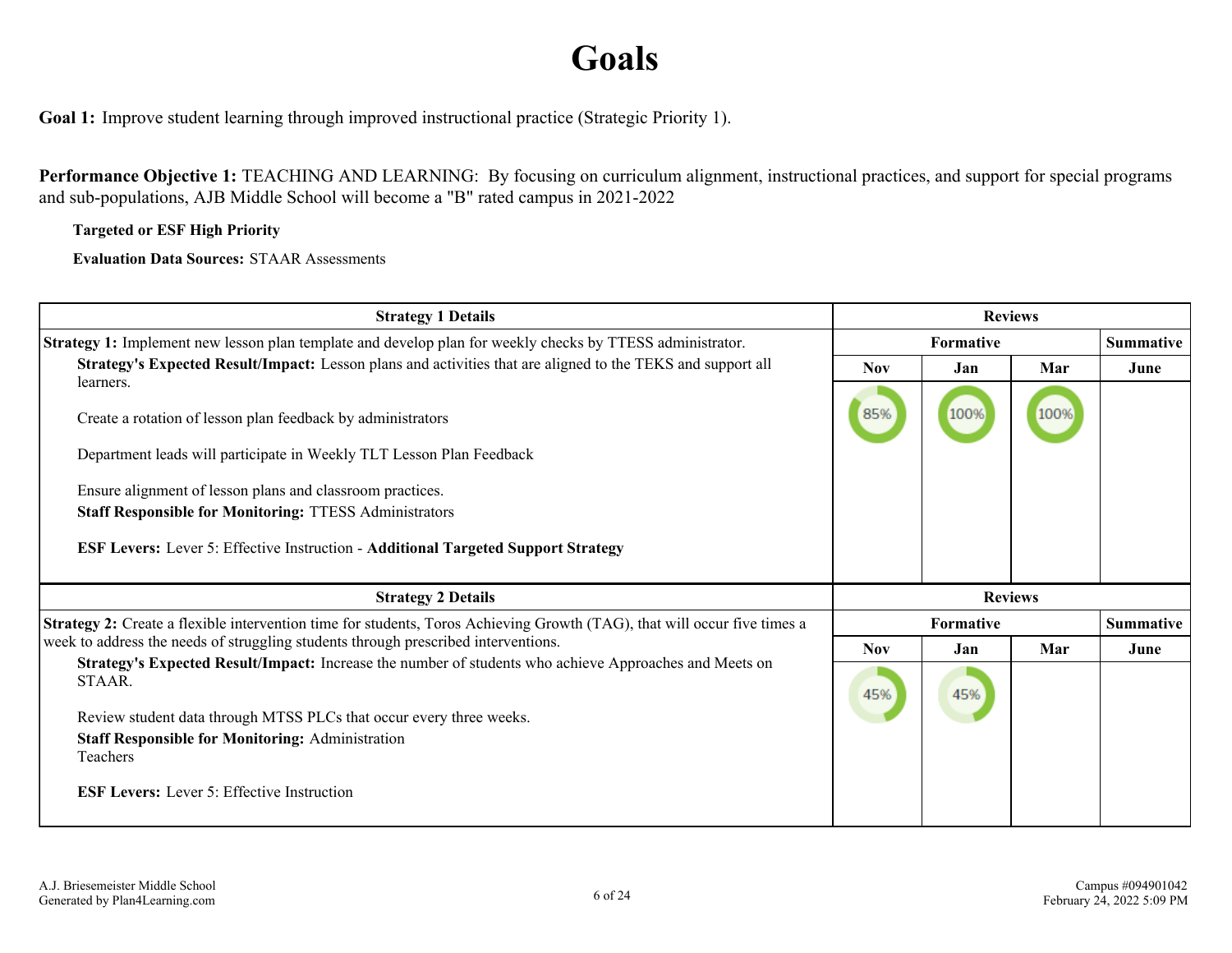| <b>Strategy 3 Details</b>                                                                                                                                                                                                                                                                                                                                         | <b>Reviews</b>    |                               |     |                  |  |
|-------------------------------------------------------------------------------------------------------------------------------------------------------------------------------------------------------------------------------------------------------------------------------------------------------------------------------------------------------------------|-------------------|-------------------------------|-----|------------------|--|
| <b>Strategy 3:</b> Provide ongoing instructional support to at-risk students through interventions                                                                                                                                                                                                                                                                |                   | Formative<br><b>Summative</b> |     |                  |  |
| Math Instructional Coach<br><b>ELAR</b> Instructional Coach<br>Strategy's Expected Result/Impact: Reduced gap between at risk and non-at risk students as measured by<br>STAAR.<br>Staff Responsible for Monitoring: Principal, Academic Dean                                                                                                                     | <b>Nov</b><br>50% | Jan<br>50%                    | Mar | June             |  |
| <b>Strategy 4 Details</b>                                                                                                                                                                                                                                                                                                                                         | <b>Reviews</b>    |                               |     |                  |  |
| Strategy 4: Continue to implement the AJB Key Teacher Moves to provide a clear, consistent, and aligned set of effective                                                                                                                                                                                                                                          |                   | Formative                     |     | <b>Summative</b> |  |
| instructional practices that will ensure student learning is at the Developed Level in the ICLE Rigor, Relevance, and Learner<br>Engagement rubrics. use of the strategies will be monitored through weekly informal and formal walkthroughs.                                                                                                                     | <b>Nov</b>        | Jan                           | Mar | June             |  |
| Strategy's Expected Result/Impact: Ensure student learning is at the Developed Level in the ICLE Rigor,<br>Relevance, and Learner engagement rubrics.<br>Administrators and Department leads revisited the Key Teacher Moves.<br>Develop a weekly informal walkthrough schedule to observe at least three teachers classrooms to observe the<br>Key Teacher Moves | 50%               | 50%                           |     |                  |  |
| Provide feedback to teachers using Whetstone<br><b>Staff Responsible for Monitoring: Administrators</b>                                                                                                                                                                                                                                                           |                   |                               |     |                  |  |
| <b>ESF Levers:</b> Lever 5: Effective Instruction                                                                                                                                                                                                                                                                                                                 |                   |                               |     |                  |  |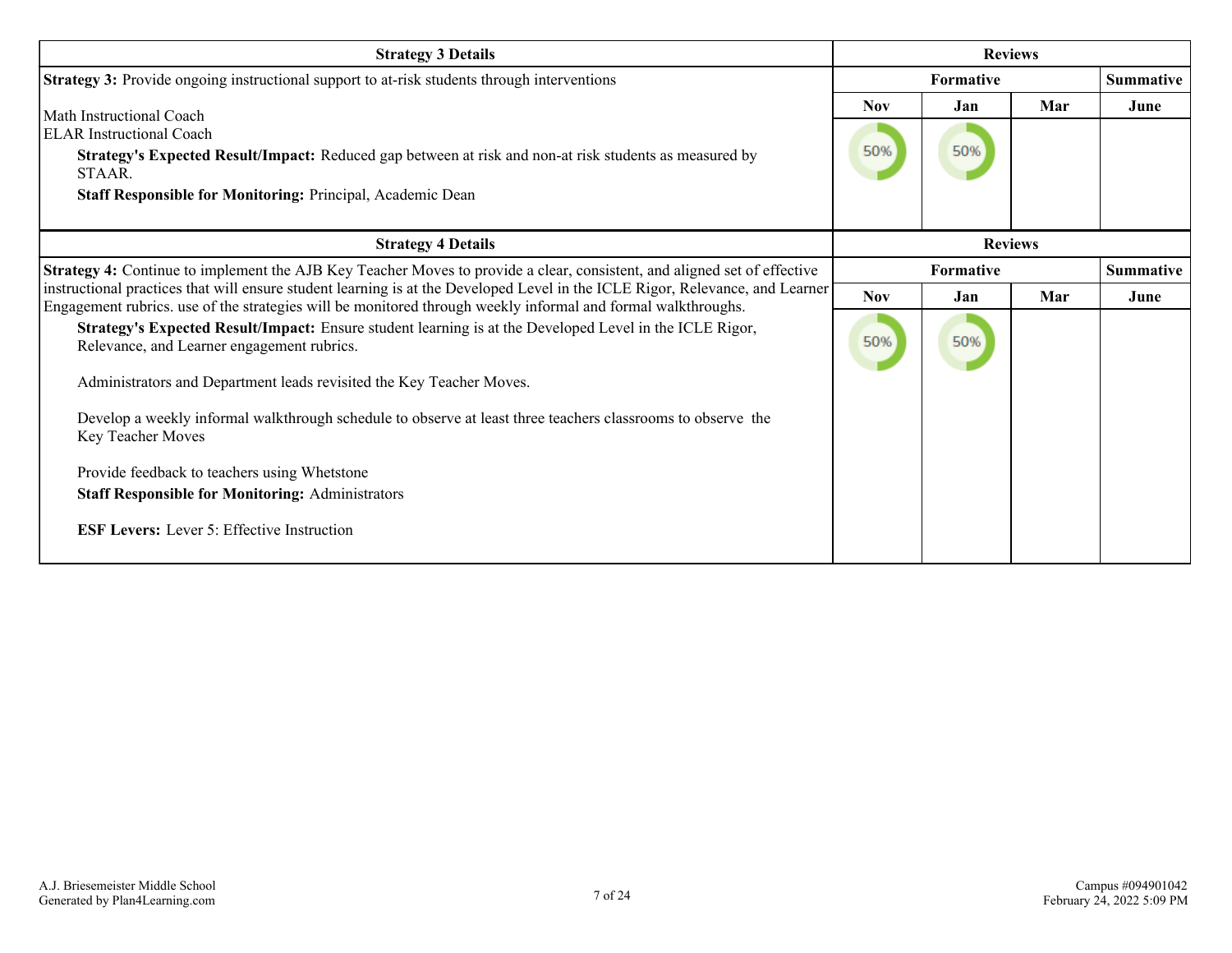| <b>Strategy 5 Details</b>                                                                                                                                                                                                                                                                                                                                                                                                                                                                                                                                                                                                                                                                                                                                                                                                 | <b>Reviews</b>    |                |     |                  |
|---------------------------------------------------------------------------------------------------------------------------------------------------------------------------------------------------------------------------------------------------------------------------------------------------------------------------------------------------------------------------------------------------------------------------------------------------------------------------------------------------------------------------------------------------------------------------------------------------------------------------------------------------------------------------------------------------------------------------------------------------------------------------------------------------------------------------|-------------------|----------------|-----|------------------|
| Strategy 5: Identify course essential standards, when they are taught, and how they will be assessed as part of the PLC                                                                                                                                                                                                                                                                                                                                                                                                                                                                                                                                                                                                                                                                                                   |                   | Formative      |     |                  |
| stages. Student mastery of essential standards will be tracked regularly by both teachers and students.<br>Strategy's Expected Result/Impact: Increase the number of students who show progress in Reading and Math<br>on STAAR.<br><b>Student Learning Reports</b><br>By September, identify all course essential standards. Teachers will develop Google Sheets by class period to<br>keep track of student mastery of essential standards. Math and Reading will develop systems for students to track<br>mastery of essential standards. Begin using data analysis protocol for unit assessments.<br>By October, teachers and students will track mastery of essential standards by class period and subject to track<br>growth and areas of opportunity. Continue using data analysis protocol for unit assessments. | <b>Nov</b><br>30% | Jan<br>40%     | Mar | June             |
| By May, students will review their academic progress based on their benchmarks and connect to goals set in the<br>fall.<br><b>ESF Levers:</b> Lever 5: Effective Instruction                                                                                                                                                                                                                                                                                                                                                                                                                                                                                                                                                                                                                                              |                   |                |     |                  |
| <b>Strategy 6 Details</b>                                                                                                                                                                                                                                                                                                                                                                                                                                                                                                                                                                                                                                                                                                                                                                                                 |                   | <b>Reviews</b> |     |                  |
| Strategy 6: Review levels of support model for Special Programs (English Learners and Special Education) and provide a<br>full continuum of supports to ensure all student accommodations are met.                                                                                                                                                                                                                                                                                                                                                                                                                                                                                                                                                                                                                        |                   | Formative      |     | <b>Summative</b> |
| Strategy's Expected Result/Impact: Develop full continuum of supports for Special Program students.<br>November:<br>Conduct needs assessment of current support models and make recommendations for staffing to provide more<br>support coverage to ensure all student accommodation are met. Implement new support model using additional<br>staff.<br>January:<br>Continue to monitor levels of support that provide a full continuum of supports to ensure all student<br>accommodations are met.<br>March:<br>Continue to monitor levels of support that provide a full continuum of supports to ensure all student                                                                                                                                                                                                   | <b>Nov</b><br>25% | Jan<br>35%     | Mar | June             |
| accommodations are met.<br><b>ESF Levers:</b> Lever 5: Effective Instruction                                                                                                                                                                                                                                                                                                                                                                                                                                                                                                                                                                                                                                                                                                                                              |                   |                |     |                  |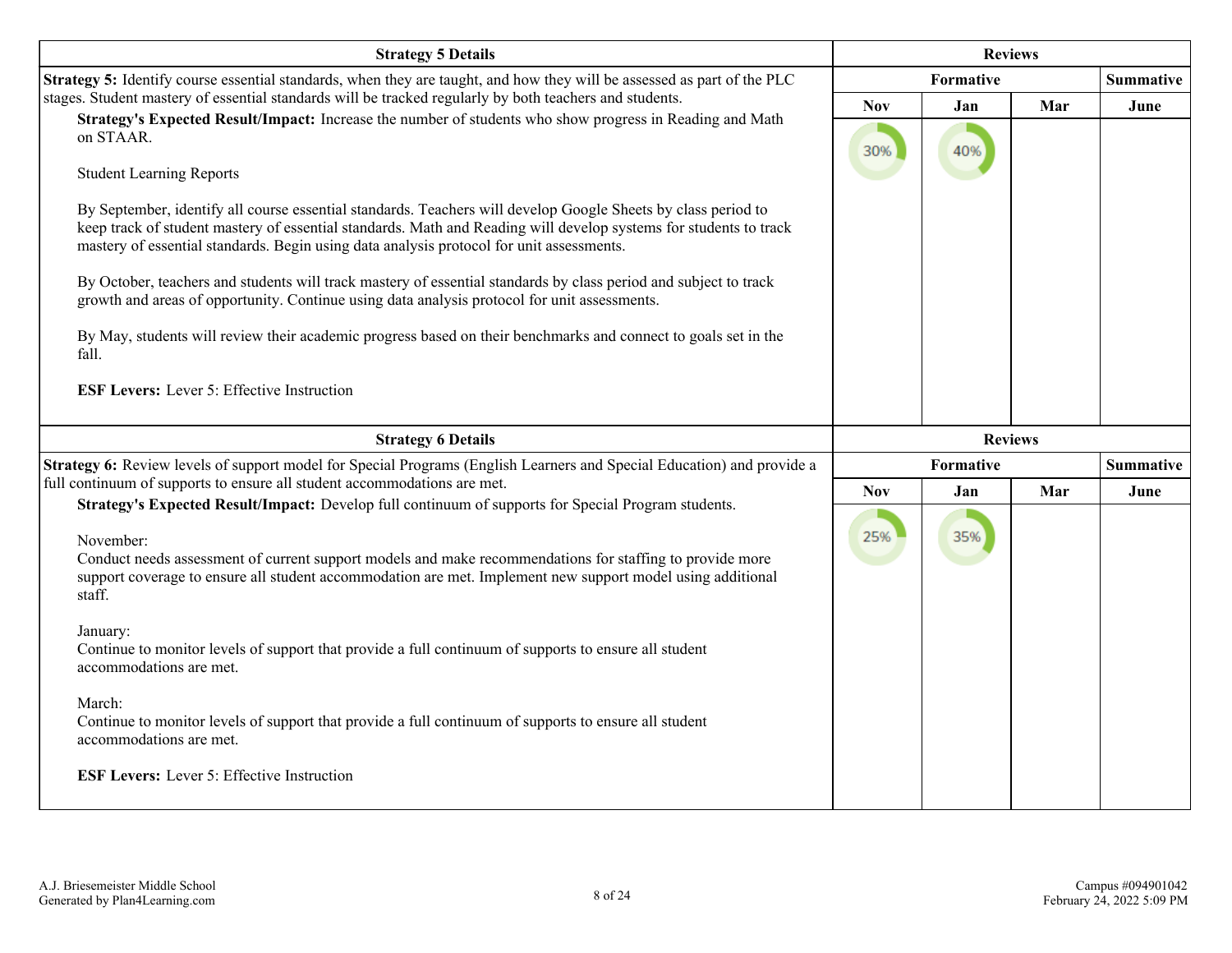| <b>Strategy 7 Details</b>                                                                                                                                                                                                                                                                                                                                                                                                                                                                                                                                                                                                                                                  | <b>Reviews</b> |                               |     |      |
|----------------------------------------------------------------------------------------------------------------------------------------------------------------------------------------------------------------------------------------------------------------------------------------------------------------------------------------------------------------------------------------------------------------------------------------------------------------------------------------------------------------------------------------------------------------------------------------------------------------------------------------------------------------------------|----------------|-------------------------------|-----|------|
| <b>Strategy 7:</b> Utilize Title 1 Funds to purchase additional educational resources to help students in assessment data and                                                                                                                                                                                                                                                                                                                                                                                                                                                                                                                                              |                | Formative<br><b>Summative</b> |     |      |
| progress measures.                                                                                                                                                                                                                                                                                                                                                                                                                                                                                                                                                                                                                                                         | <b>Nov</b>     | Jan                           | Mar | June |
| Math<br>Math Manipulatives<br>4 Function calculators<br>Countdown to STAAR                                                                                                                                                                                                                                                                                                                                                                                                                                                                                                                                                                                                 | 45%            | 90%                           |     |      |
| Reading<br>Reading & Writing Strategies Book<br>Scholastic Scope Magazine<br>IXL Program for 7th Hybird Class<br>Science                                                                                                                                                                                                                                                                                                                                                                                                                                                                                                                                                   |                |                               |     |      |
| Social Studies<br>Kappa Maps United States / World Desk Map,<br><b>LEP</b>                                                                                                                                                                                                                                                                                                                                                                                                                                                                                                                                                                                                 |                |                               |     |      |
| Special Education<br>Strategy's Expected Result/Impact: Increase in academic growth assessment data, grades 6-8 (CFAs &<br>STAAR)<br>Staff Responsible for Monitoring: Math teachers, Mather intervention team, Academic Dean<br>Schoolwide and Targeted Assisted Title I Elements: 2.4, 2.5, 2.6 - TEA Priorities: Build a foundation of<br>reading and math - ESF Levers: Lever 5: Effective Instruction - Targeted Support Strategy<br>Problem Statements: Student Learning 1<br>Funding Sources: Instructional Materials - 211 Title I - 211.11.00.042.2.24.000.6399 - \$7,300, Instructional<br>Materials (Paper)- Title 1 Countdown to STAAR - 211 Title I - \$1,000 |                |                               |     |      |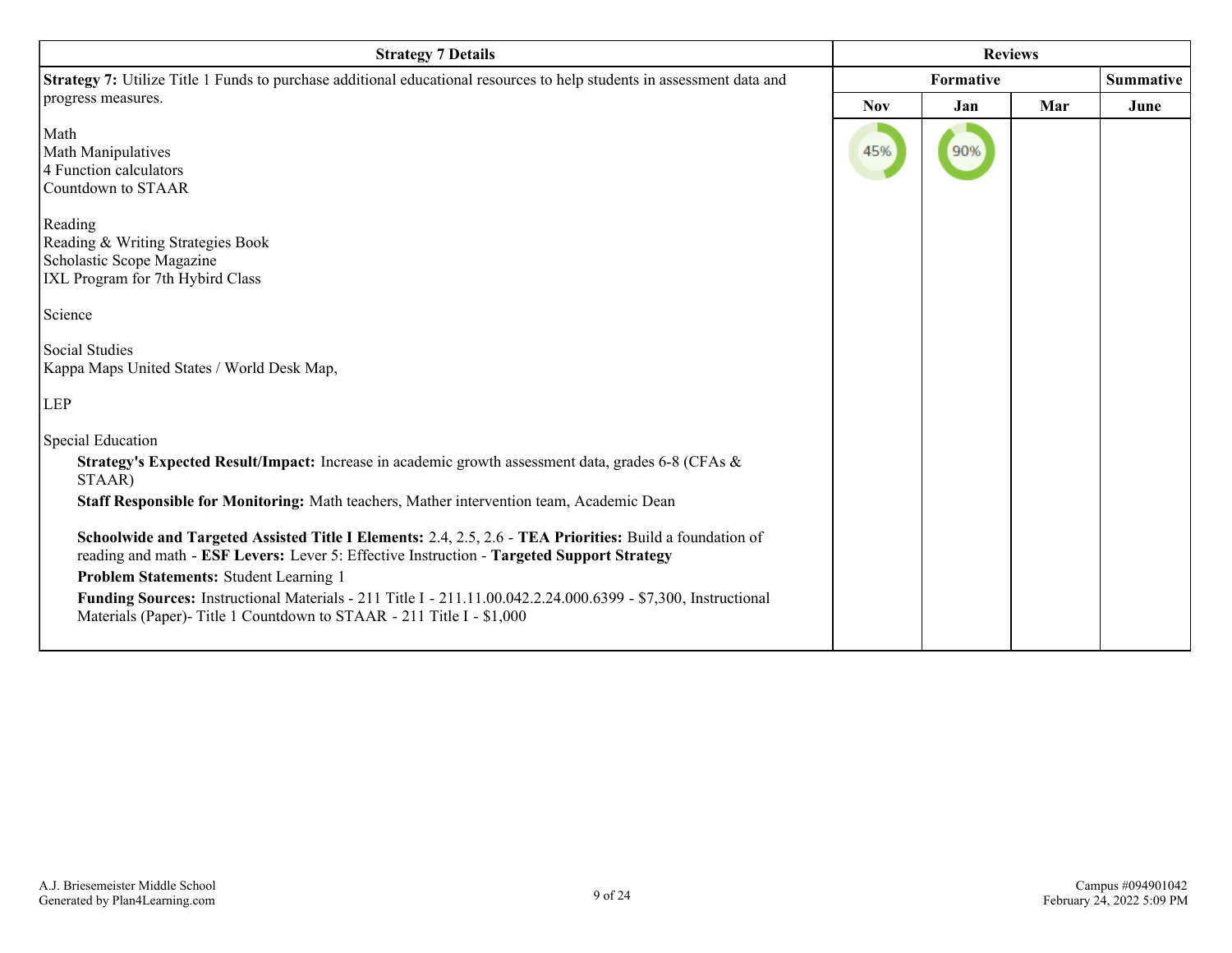| <b>Strategy 8 Details</b>                                                                                           |            |            | <b>Reviews</b> |                  |
|---------------------------------------------------------------------------------------------------------------------|------------|------------|----------------|------------------|
| Strategy 8: Title 1- Provide teachers with professional development to improve Tier 1 instruction in Math, Reading, |            | Formative  |                |                  |
| Science, Social Studies and special programs LEP/ SPED.                                                             | <b>Nov</b> | Mar<br>Jan |                |                  |
| Strategy's Expected Result/Impact: Improvement of Tier 1 and rigorous instruction.                                  |            |            |                |                  |
| <b>Staff Responsible for Monitoring: Administrators</b><br>Teacher                                                  | 40%        | 50%        |                |                  |
|                                                                                                                     |            |            |                |                  |
| <b>Problem Statements: Student Learning 1</b>                                                                       |            |            |                |                  |
| Funding Sources: Lead4Ward Conference January 24, 2021 - 211 Title I - 211.13.00.042.2.24.000.6299 -<br>\$1,300     |            |            |                |                  |
| <b>Strategy 9 Details</b>                                                                                           |            |            | <b>Reviews</b> |                  |
| Strategy 9: AJB Blended Learning will implement blended learning strategies in prioritized classes.                 |            | Formative  |                |                  |
| Strategy's Expected Result/Impact: To improve Tier 1 and rigorous instruction.                                      | <b>Nov</b> | Jan        | Mar            | June             |
| <b>Staff Responsible for Monitoring: Administrators</b>                                                             |            |            |                |                  |
| TEA Priorities: Build a foundation of reading and math, Improve low-performing schools - ESF Levers: Lever          | 0%         | 0%         |                |                  |
| 2: Effective, Well-Supported Teachers, Lever 4: High-Quality Curriculum                                             |            |            |                |                  |
| Problem Statements: Student Learning 1                                                                              |            |            |                |                  |
| Funding Sources: Consulting Services - TCLAS (expires 2024)                                                         |            |            |                |                  |
|                                                                                                                     |            |            |                |                  |
| <b>Strategy 10 Details</b>                                                                                          |            |            | <b>Reviews</b> |                  |
| Strategy 10: HQIM:                                                                                                  |            | Formative  |                | <b>Summative</b> |
| AJB will adopt and utilize high-quality instructional materials in all ELAR and Math classes.                       | <b>Nov</b> | Jan        | Mar            | June             |
| Strategy's Expected Result/Impact: To improve academic achievement                                                  |            |            |                |                  |
| <b>Staff Responsible for Monitoring: Administrators</b>                                                             | 0%         | 0%         |                |                  |
|                                                                                                                     |            |            |                |                  |
| <b>ESF Levers:</b> Lever 4: High-Quality Curriculum, Lever 5: Effective Instruction                                 |            |            |                |                  |
| Problem Statements: Student Learning 1                                                                              |            |            |                |                  |
| <b>Funding Sources:</b> - TCLAS (expires 2024)                                                                      |            |            |                |                  |
|                                                                                                                     |            |            |                |                  |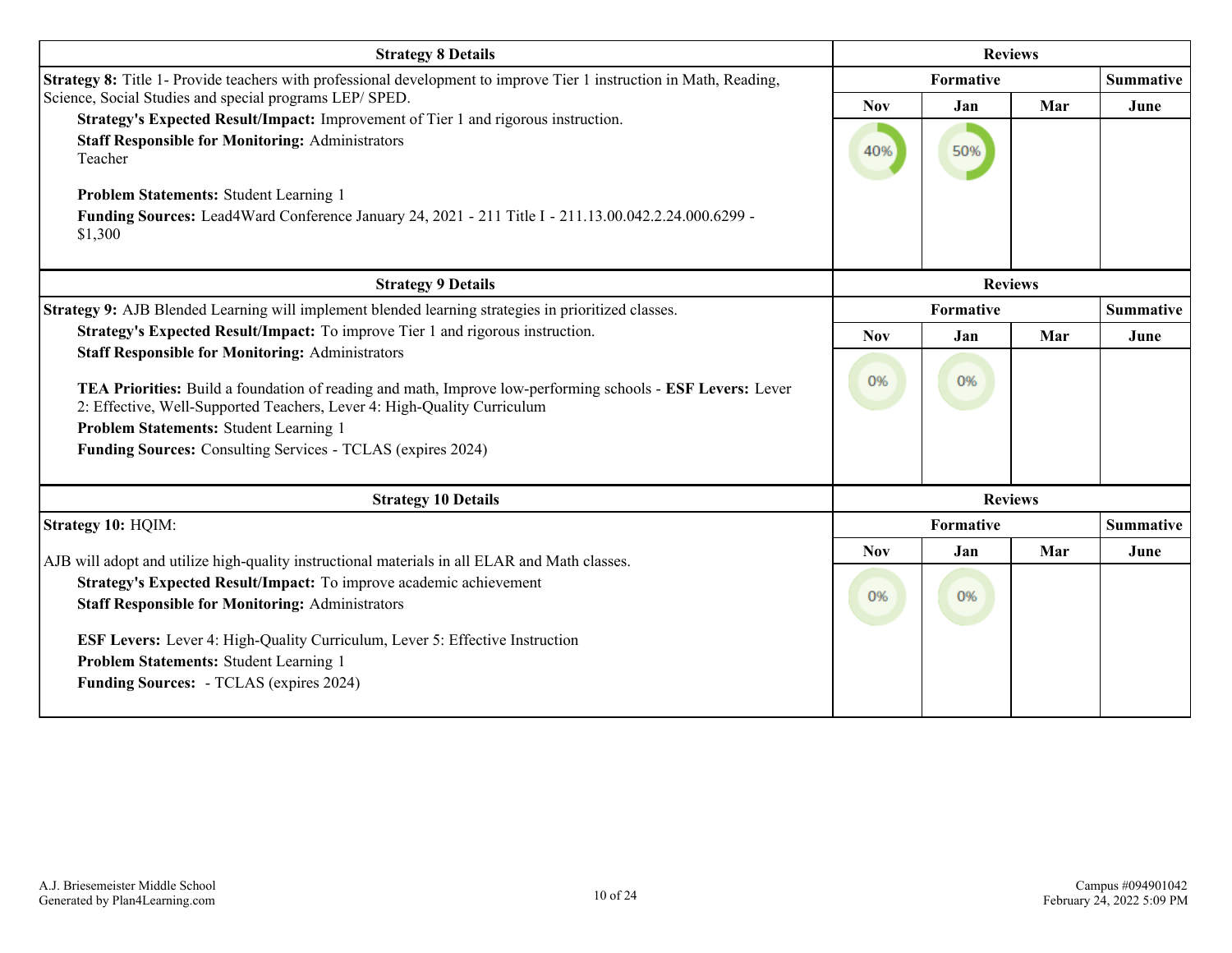| <b>Strategy 11 Details</b>                                                                                                                                        | <b>Reviews</b> |           |                |                  |  |
|-------------------------------------------------------------------------------------------------------------------------------------------------------------------|----------------|-----------|----------------|------------------|--|
| <b>Strategy 11:</b> High-Dosage Tutoring:                                                                                                                         |                | Formative |                |                  |  |
| AJB will provide high-dosage tutoring to identified students.                                                                                                     | <b>Nov</b>     | Jan       | Mar            | June             |  |
| Strategy's Expected Result/Impact: To help close the achievement gap by providing tutoring to students<br><b>Staff Responsible for Monitoring: Administrators</b> | 0%             | 0%        |                |                  |  |
| <b>ESF Levers:</b> Lever 4: High-Quality Curriculum, Lever 5: Effective Instruction                                                                               |                |           |                |                  |  |
| Problem Statements: Demographics 1 - Student Learning 1                                                                                                           |                |           |                |                  |  |
| <b>Funding Sources:</b> - TCLAS (expires 2024)                                                                                                                    |                |           |                |                  |  |
| <b>Strategy 12 Details</b>                                                                                                                                        |                |           | <b>Reviews</b> |                  |  |
| Strategy 12: Extended Day/Year:                                                                                                                                   |                | Formative |                | <b>Summative</b> |  |
| AJB will provide extended day and/or year opportunities to identified students.                                                                                   | <b>Nov</b>     | Jan       | Mar            | June             |  |
| Strategy's Expected Result/Impact: Provide additional instruction outside of school time to help close the<br>achievement gap                                     | 0%             | 0%        |                |                  |  |
| <b>Staff Responsible for Monitoring: Administrators</b>                                                                                                           |                |           |                |                  |  |
| TEA Priorities: Improve low-performing schools - ESF Levers: Lever 5: Effective Instruction                                                                       |                |           |                |                  |  |
| <b>Strategy 13 Details</b>                                                                                                                                        |                |           | <b>Reviews</b> |                  |  |
| Strategy 13: Utilize Title 1 Funds to hire Title 1 tutors to pull out targeted groups of students in Math and ELAR.                                               |                | Formative |                | <b>Summative</b> |  |
| <b>Strategy's Expected Result/Impact:</b> The Title 1 tutor will provide additional interventions in Math $\&$ ELAR                                               | <b>Nov</b>     | Jan       | Mar            | June             |  |
| and improving academic performance<br><b>Staff Responsible for Monitoring: Administrators</b>                                                                     | 0%             | 0%        |                |                  |  |
| TEA Priorities: Improve low-performing schools - ESF Levers: Lever 5: Effective Instruction                                                                       |                |           |                |                  |  |
| Funding Sources: Title I Tutor - 211 Title I - \$5,000                                                                                                            |                |           |                |                  |  |
| 100%<br>Accomplished<br>Continue/Modify<br>0%<br>No Progress                                                                                                      | Discontinue    |           |                |                  |  |

#### **Performance Objective 1 Problem Statements:**

**Demographics**

**Problem Statement 1**: There is a large percentage of students who missed significant school days in the previous two years due to COVID related issues. **Root Cause**: COVID/Remote learning inconsistencies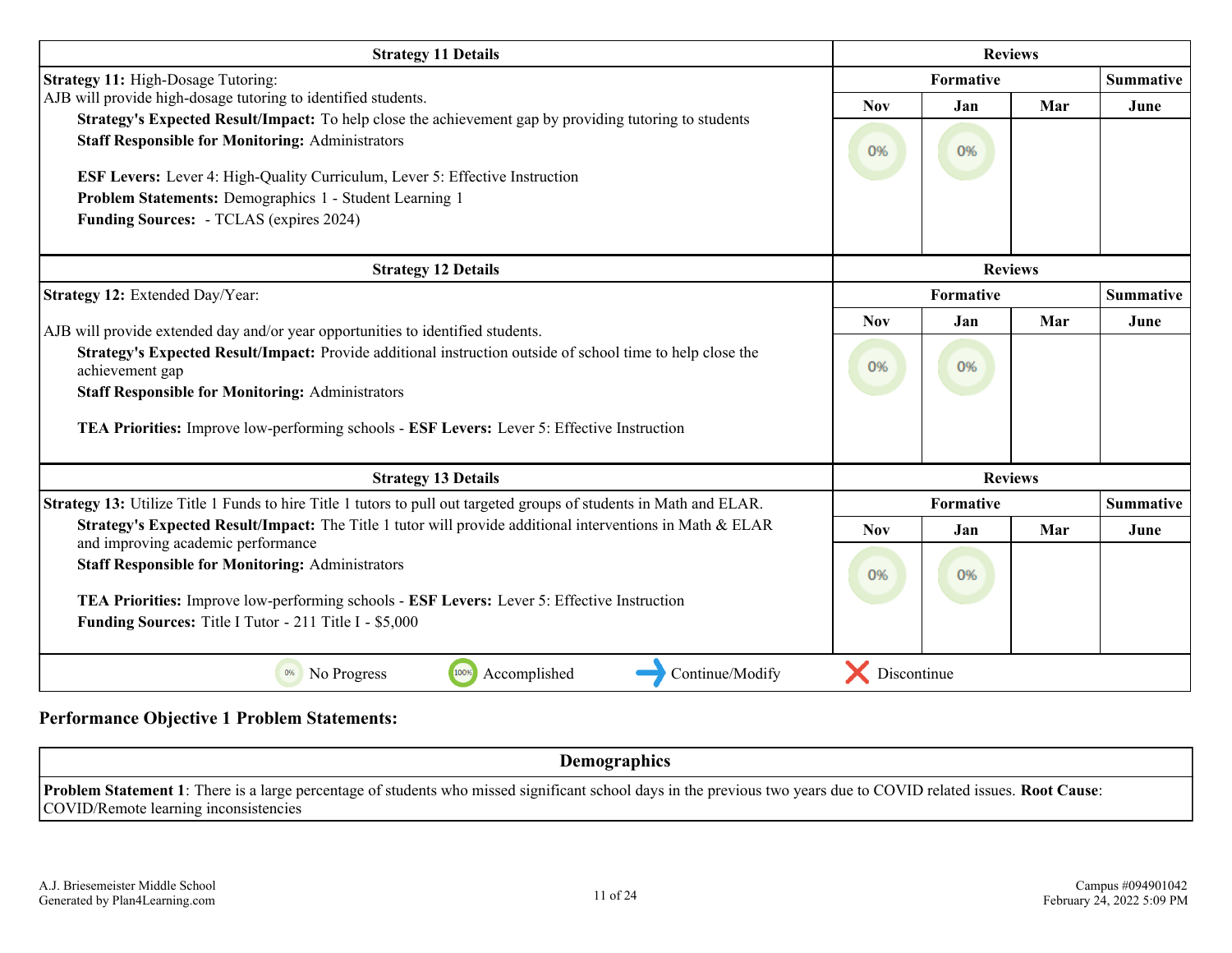#### **Student Learning**

**Problem Statement 1**: There is a large percentage of students who have never passed the 6-8 Math/6-8 Reading/8th grade Science/8th grade Social Studies STAAR test. **Root Cause**: Lack of consistently targeted tiered instruction.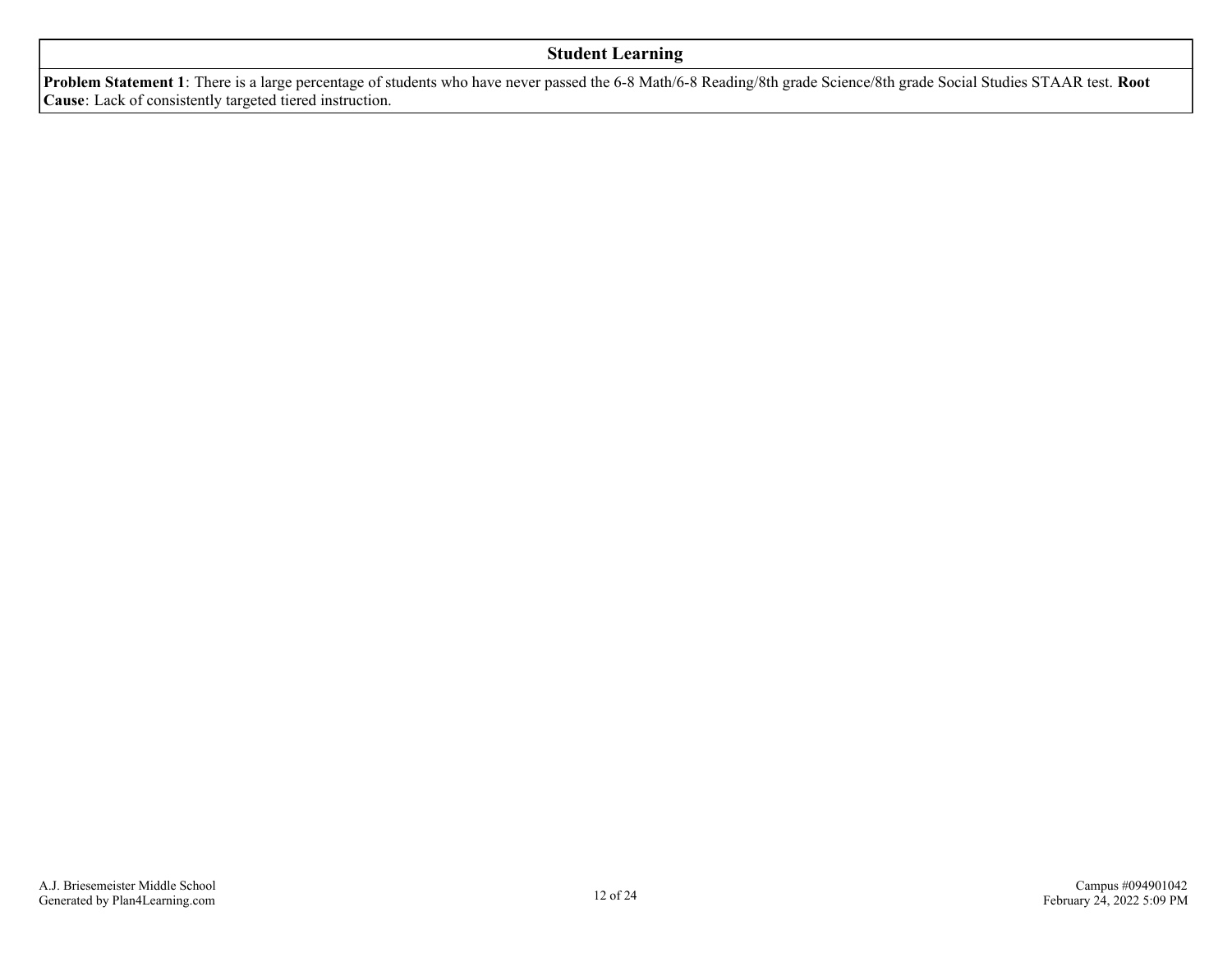**Performance Objective 2:** POST-SECONDARY READINESS: AJB Middle School will increase the targets met from 0% to 11% in the Academic Achievement component of the Closing the Gap domain.

**Evaluation Data Sources:** STAAR Assessments

| <b>Strategy 1 Details</b>                                                                                                                                                                                    | <b>Reviews</b>   |     |     |                  |
|--------------------------------------------------------------------------------------------------------------------------------------------------------------------------------------------------------------|------------------|-----|-----|------------------|
| <b>Strategy 1:</b> Provide Texas Success Initiative (TSI) assessment opportunities to grade 8 students in the spring semester to                                                                             | <b>Formative</b> |     |     | <b>Summative</b> |
| increase the number of students who are college ready, which will also increase the enrollment of dual credit classes at the<br>high-school.                                                                 | <b>Nov</b>       | Jan | Mar | June             |
| Strategy's Expected Result/Impact: Increase the number of students who are college ready.<br>November:                                                                                                       | 0%               | 0%  |     |                  |
| Look at data from the 20-21 school year from the high school to get a baseline % of students that enrolled in<br>dual classes.                                                                               |                  |     |     |                  |
| January:<br>Look at data from the October TSIA administration to get a baseline % of students identified as college ready in<br>Reading and Math.                                                            |                  |     |     |                  |
| March:<br>TSI testing will occur the last week of March and this data will then be compared to October data.<br><b>Staff Responsible for Monitoring: Counselors</b><br><b>CCR</b> Teachers<br>Administration |                  |     |     |                  |
|                                                                                                                                                                                                              |                  |     |     |                  |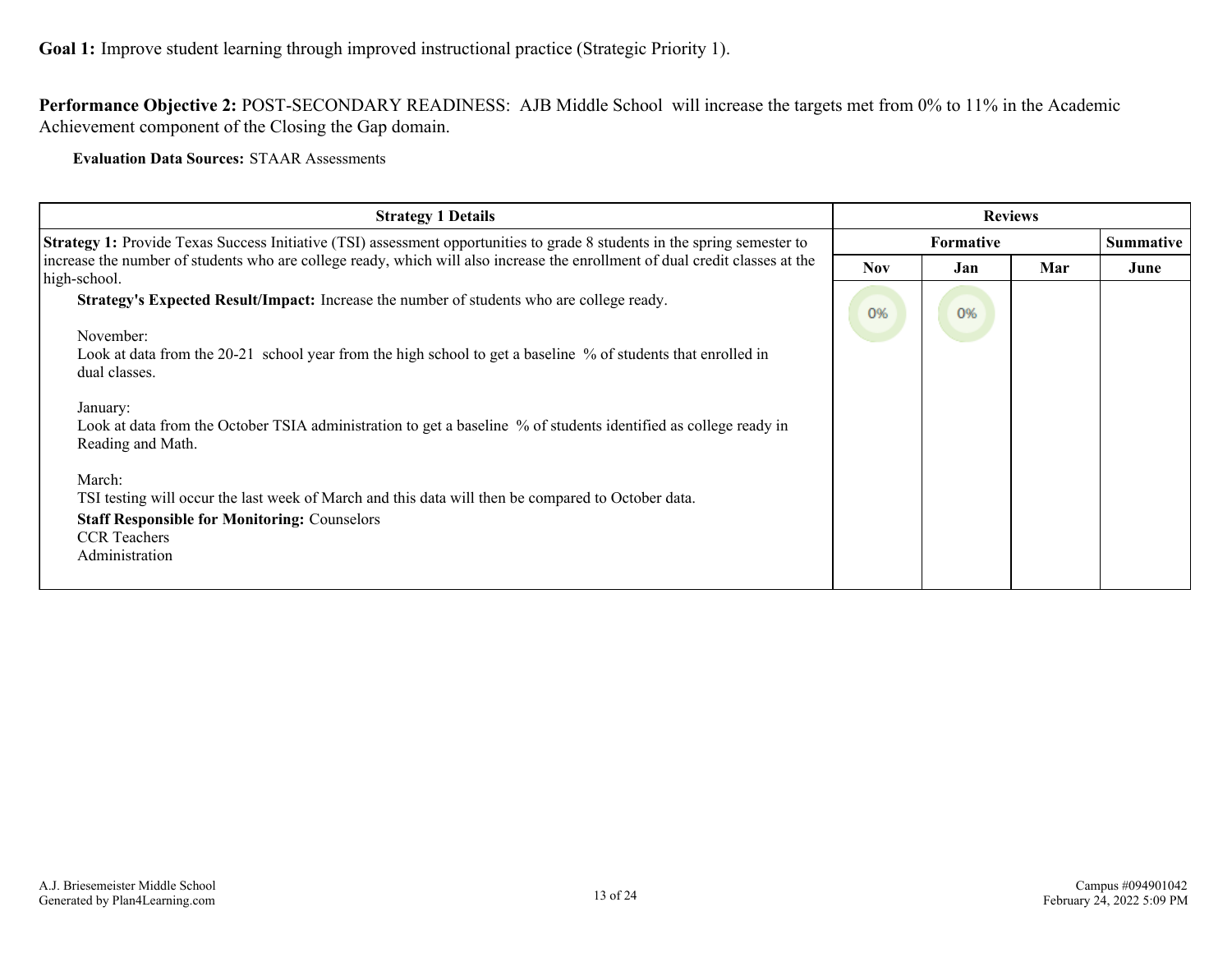| <b>Strategy 2 Details</b>                                                                                                                                                   | <b>Reviews</b> |                  |     |                  |
|-----------------------------------------------------------------------------------------------------------------------------------------------------------------------------|----------------|------------------|-----|------------------|
| <b>Strategy 2:</b> Utilize the ICLE collaborative instructional review (CIR) process with grade level content teams to ensure                                               |                | <b>Formative</b> |     |                  |
| instructional planning that yields rigor, relevance, and engagement for all students.                                                                                       | <b>Nov</b>     | Jan              | Mar | June             |
| Strategy's Expected Result/Impact: Increase rigor, relevance, and engagement in every classroom to improve<br>the number of students who achieve Meets or Masters on STAAR. | 0%             | 0%               |     |                  |
| November:<br>Begin weekly CIR observations with grade level teams, completing one or two each week.                                                                         |                |                  |     |                  |
| January:<br>Continue weekly CIR observations with grade level teams, completing one or two each week.                                                                       |                |                  |     |                  |
| March:<br>Conduct CIR observation with electives teachers.                                                                                                                  |                |                  |     |                  |
| <b>Staff Responsible for Monitoring: Administrators</b><br>Academic Dean                                                                                                    |                |                  |     |                  |
| Lead Teachers                                                                                                                                                               |                |                  |     |                  |
| <b>ESF Levers:</b> Lever 5: Effective Instruction                                                                                                                           |                |                  |     |                  |
| <b>Strategy 3 Details</b>                                                                                                                                                   |                | <b>Reviews</b>   |     |                  |
| Strategy 3: Provide TELPAS Interventions to AJB's LEP students to increase the number of students showing growth in                                                         |                | <b>Formative</b> |     | <b>Summative</b> |
| their linguistic English composite score.                                                                                                                                   | <b>Nov</b>     | Jan              | Mar | June             |
| During specific TAG Time days, LEP students will participate in utilizing SummitK12.                                                                                        | 45%            | 60%              |     |                  |
| LEP student will participate in TELPAS goal setting                                                                                                                         |                |                  |     |                  |
| <b>Staff Responsible for Monitoring: Associate Principal</b><br><b>ELS</b> Teacher                                                                                          |                |                  |     |                  |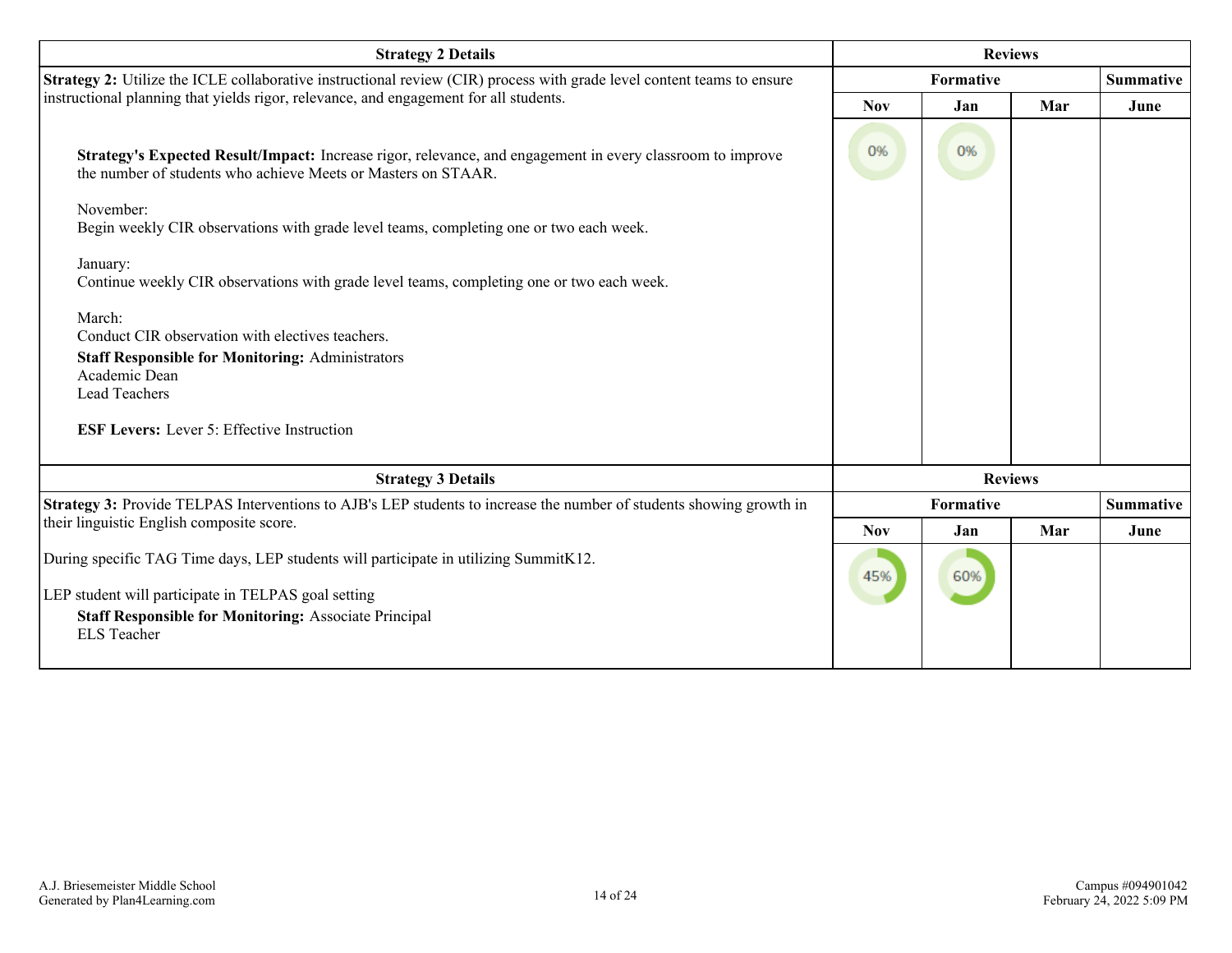| <b>Strategy 4 Details</b>                                                                                                                                                                                                                                                                                                                                                                                                               | <b>Reviews</b>   |      |     |                  |
|-----------------------------------------------------------------------------------------------------------------------------------------------------------------------------------------------------------------------------------------------------------------------------------------------------------------------------------------------------------------------------------------------------------------------------------------|------------------|------|-----|------------------|
| Strategy 4: Project RISE, with UT-Austin, implements research-based reading intervention for 6th-8th students, who did                                                                                                                                                                                                                                                                                                                  | <b>Formative</b> |      |     | <b>Summative</b> |
| not pass Reading STAAR in the previous year, by providing accelerated instruction. Students were selected from a random<br>selection within a targeted group of students.                                                                                                                                                                                                                                                               | <b>Nov</b>       | Jan  | Mar | June             |
| Strategy's Expected Result/Impact: Students will demonstrate growth in reading ability.<br>Staff Responsible for Monitoring: Principal, Academic Dean and the UT Research Team<br>TEA Priorities: Build a foundation of reading and math, Improve low-performing schools - ESF Levers: Lever<br>4: High-Quality Curriculum, Lever 5: Effective Instruction - Targeted Support Strategy - Additional Targeted<br><b>Support Strategy</b> | 60%              | 80%  |     |                  |
| <b>Strategy 5 Details</b>                                                                                                                                                                                                                                                                                                                                                                                                               | <b>Reviews</b>   |      |     |                  |
| <b>Strategy 5:</b> Title I Tutors for English and Math to close achievement gap in Math and Reading in 6th Reading and Math, as                                                                                                                                                                                                                                                                                                         | Formative        |      |     | <b>Summative</b> |
| well as 8th grade Reading and Math.                                                                                                                                                                                                                                                                                                                                                                                                     | <b>Nov</b>       | Jan. | Mar | June             |
| Strategy's Expected Result/Impact: Increase the number of students Approaching/Meeting/ and Mastering the<br><b>STAAR Test.</b><br><b>Staff Responsible for Monitoring: Administration</b><br><b>ACE Site Coordinator</b>                                                                                                                                                                                                               | 0%               | 0%   |     |                  |
| <b>Targeted Support Strategy - Additional Targeted Support Strategy - Results Driven Accountability</b><br>Problem Statements: Student Learning 1<br><b>Funding Sources:</b> Title I Tutors in Math and English - 211 Title I - 211.11.00.042.2.24.000.6118 - \$8,000                                                                                                                                                                   |                  |      |     |                  |
| 100%<br>Continue/Modify<br>0%<br>No Progress<br>Accomplished                                                                                                                                                                                                                                                                                                                                                                            | Discontinue      |      |     |                  |

#### **Performance Objective 2 Problem Statements:**

**Student Learning Problem Statement 1**: There is a large percentage of students who have never passed the 6-8 Math/6-8 Reading/8th grade Science/8th grade Social Studies STAAR test. **Root Cause**: Lack of consistently targeted tiered instruction.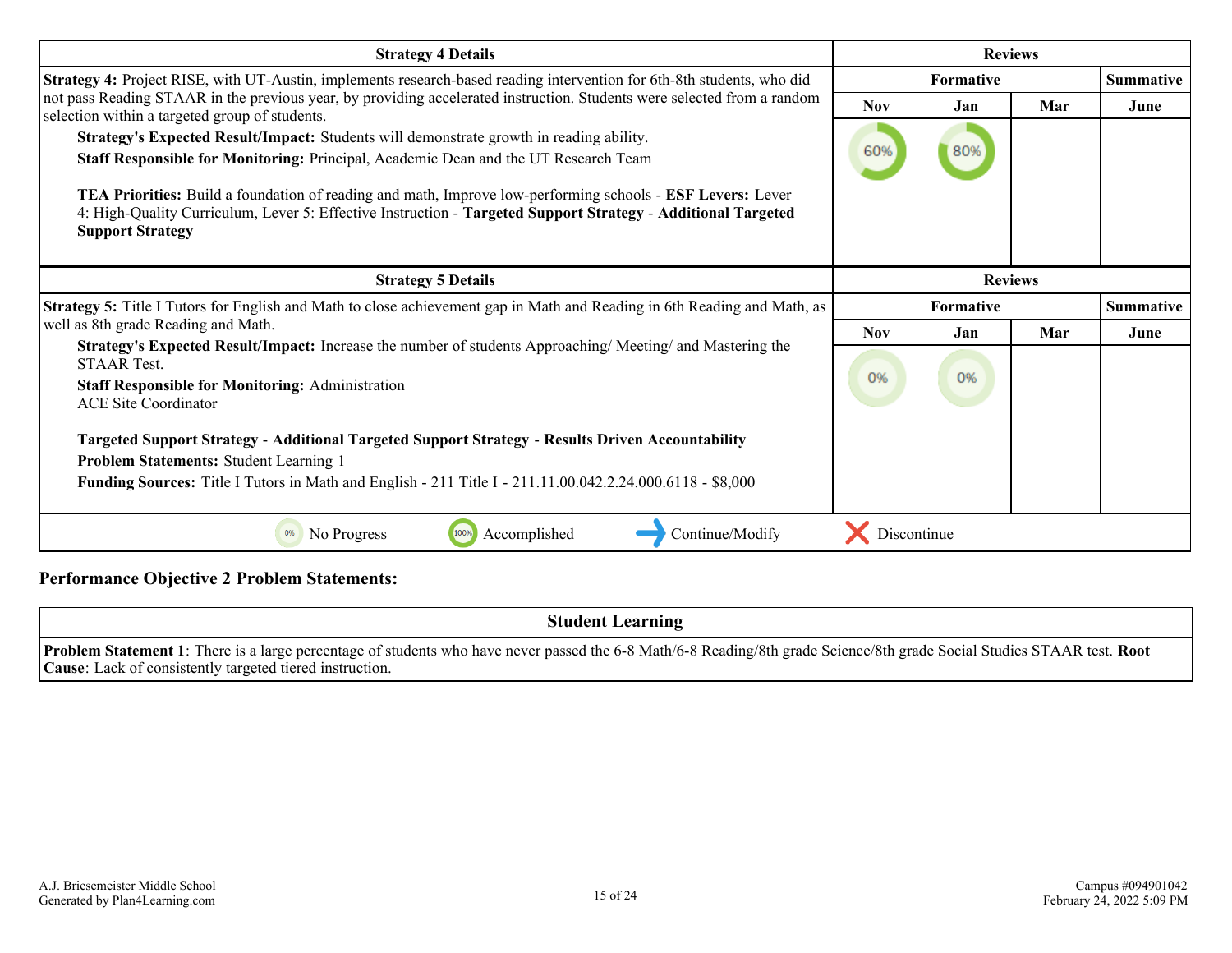**Performance Objective 3:** WHOLE CHILD SOCIAL EMOTIONAL LEARNING: Seguin ISD will increase learning opportunities that support and reinforce the health and well-being of all students by addressing safety, lifetime fitness, school attendance, extra-curricular activities and the emotional support of all student populations. AJB Middle School will increase attendance from 91.10% to 94.5.%,

**Evaluation Data Sources:** Student attendance, discipline referrals, climate surveys, employee attendance, drop-out data, homeless, migrant, participation in extra-curricular activities

| <b>Strategy 1 Details</b>                                                                                                               | <b>Reviews</b> |                  |     |      |  |           |
|-----------------------------------------------------------------------------------------------------------------------------------------|----------------|------------------|-----|------|--|-----------|
| Strategy 1: Develop TAG enrichment opportunities for students to attend weekly. During this time, students will provide                 |                | <b>Formative</b> |     |      |  | Summative |
| input into campus collective commitments, track attendance/behavior/course success data using TEAMS student portal.                     | <b>Nov</b>     | Jan              | Mar | June |  |           |
| Strategy's Expected Result/Impact: Increase opportunities to reinforce the well-being of our students both<br>socially and emotionally. |                | 70%              |     |      |  |           |
| <b>Staff Responsible for Monitoring: Counselors</b>                                                                                     | 40%            |                  |     |      |  |           |
| Administration                                                                                                                          |                |                  |     |      |  |           |
| <b>Teachers</b>                                                                                                                         |                |                  |     |      |  |           |
| <b>Instructional Coaches</b>                                                                                                            |                |                  |     |      |  |           |
| <b>ESF Levers:</b> Lever 3: Positive School Culture                                                                                     |                |                  |     |      |  |           |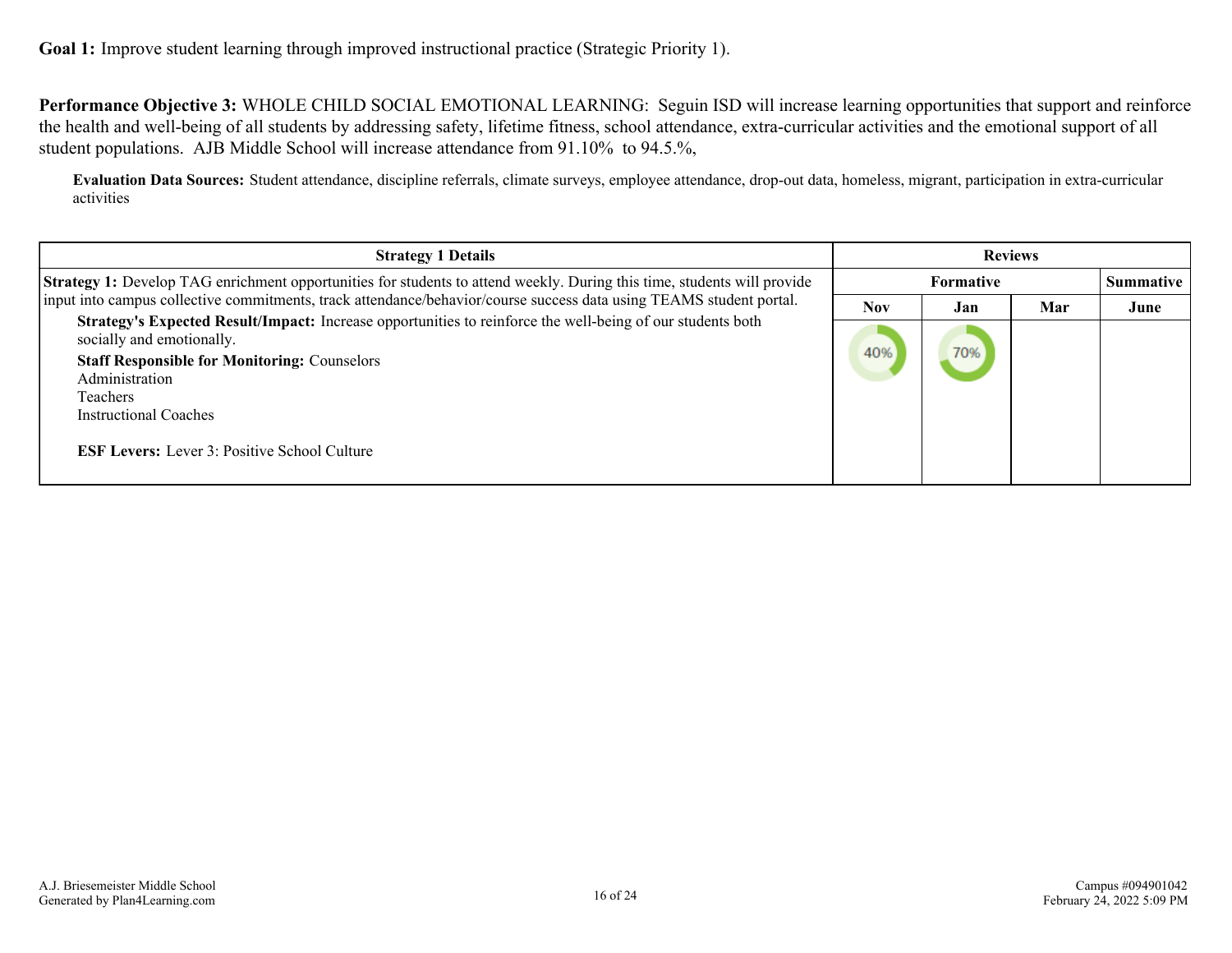| <b>Strategy 2 Details</b>                                                                                                                                                                                                                                                                     | <b>Reviews</b> |     |     |                  |
|-----------------------------------------------------------------------------------------------------------------------------------------------------------------------------------------------------------------------------------------------------------------------------------------------|----------------|-----|-----|------------------|
| Strategy 2: Implement research based social and emotional support organization, Communities in Schools (CIS), in order                                                                                                                                                                        | Formative      |     |     | <b>Summative</b> |
| help students build self awareness, self management, social awareness, relationship skills, and responsible decision making<br>to students in need.                                                                                                                                           | <b>Nov</b>     | Jan | Mar | June             |
| Strategy's Expected Result/Impact: Support students in need and provide them with one on one counseling,<br>resources, group counseling, attendance support for targeted caseload, and other supports needed in order to be<br>successful.                                                    | 60%            | 65% |     |                  |
| November:<br>Train staff on the roles and responsibilities of the CIS staff member.<br>Have staff complete student recommendation packets. Identify targeted caseload of students in need of<br>attendance improvement, and draft service plan.                                               |                |     |     |                  |
| January:<br>Continue on-going staff training and support to build students numbers for the CIS program. Identify targeted<br>caseload of students in need of attendance improvement, and review service plan with supports for effectiveness.<br>Revise attendance support plan(s) as needed. |                |     |     |                  |
| March:<br>Continue to grow the CIS program in order to support more students. Identify targeted caseload of students in<br>need of attendance improvement, and review service plan with supports for effectiveness. Revise attendance<br>support plan(s) as needed.                           |                |     |     |                  |
| June:<br>Report on attendance CIS attendance goal(s), caseload targets and social-emotional interventions.<br><b>Staff Responsible for Monitoring: CIS staff member</b><br>Counselors<br>Administrators                                                                                       |                |     |     |                  |
| <b>Strategy 3 Details</b>                                                                                                                                                                                                                                                                     | <b>Reviews</b> |     |     |                  |
| Strategy 3: Campus will provide all employees safety training on the A.L.I.C.E. Active Shooter training. Training will                                                                                                                                                                        | Formative      |     |     | <b>Summative</b> |
| then be provided to students.<br>Strategy's Expected Result/Impact: Staff and students will understand procedures and protocol for an Active                                                                                                                                                  | <b>Nov</b>     | Jan | Mar | June             |
| Shooter.<br><b>Staff Responsible for Monitoring: All Staff</b>                                                                                                                                                                                                                                | 10%            | 70% |     |                  |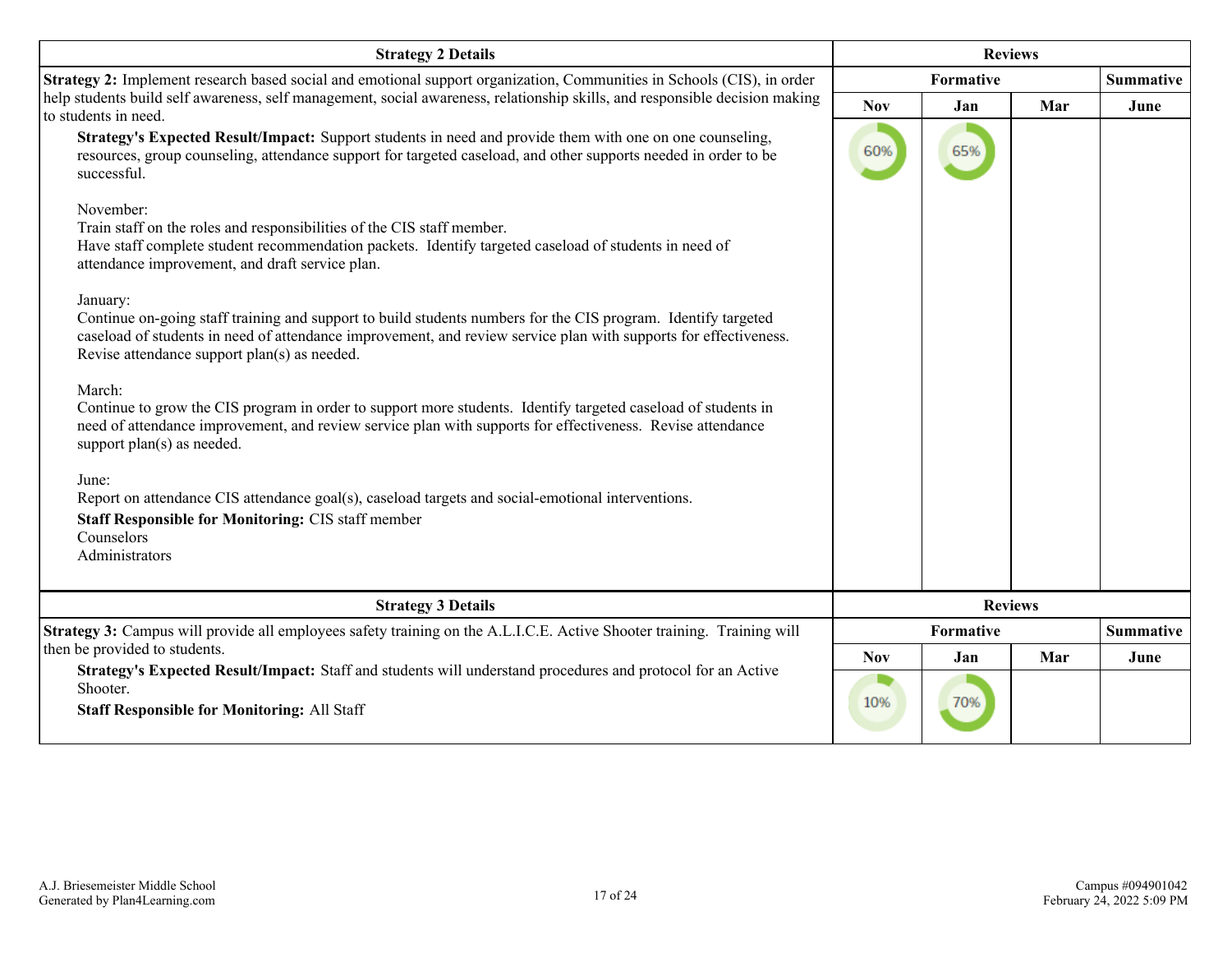| <b>Strategy 4 Details</b>                                                                                                                                                                                                 | <b>Reviews</b>   |                |                  |                  |
|---------------------------------------------------------------------------------------------------------------------------------------------------------------------------------------------------------------------------|------------------|----------------|------------------|------------------|
| Strategy 4: Continue to implement No Place For Hate character education campus wide.                                                                                                                                      | <b>Formative</b> |                | <b>Summative</b> |                  |
| Strategy's Expected Result/Impact: The campus will have all stakeholders help in improving and maintaining<br>school climate so all students can thrive.                                                                  | <b>Nov</b>       | Jan            | Mar              | June             |
| November:<br>Select students for the campus committee.<br>Select meeting dates for the year.                                                                                                                              | 45%              | 60%            |                  |                  |
| January:<br>Have meetings for No Place for Hate.                                                                                                                                                                          |                  |                |                  |                  |
| March:<br>Share No Place for Hate information at the Parent Night.                                                                                                                                                        |                  |                |                  |                  |
| June:<br><b>Staff Responsible for Monitoring: Counselors</b>                                                                                                                                                              |                  |                |                  |                  |
|                                                                                                                                                                                                                           |                  |                |                  |                  |
| <b>Strategy 5 Details</b>                                                                                                                                                                                                 |                  | <b>Reviews</b> |                  |                  |
| Strategy 5: Provide counseling and guidance services to at risk students. Specific programming will include CAST small                                                                                                    |                  | Formative      |                  | <b>Summative</b> |
| group counseling and TAG SEL weekly lesson through Panarama.                                                                                                                                                              | <b>Nov</b>       | Jan            | Mar              | June             |
| Strategy's Expected Result/Impact: Reduced dropout rate.<br><b>Staff Responsible for Monitoring: Principal</b>                                                                                                            | 30%              | 60%            |                  |                  |
| <b>Strategy 6 Details</b>                                                                                                                                                                                                 |                  | <b>Reviews</b> |                  |                  |
| Strategy 6: Implement the ACE After School Program, participating students receive academic enrichment and other                                                                                                          |                  | Formative      |                  | <b>Summative</b> |
| activities designed to reinforce and complement the regular academic program to help them meet state academic standards.                                                                                                  | <b>Nov</b>       | Jan            | Mar              | June             |
| Strategy's Expected Result/Impact: Increase the number of students Approaching/Meeting/ and Mastering the<br><b>STAAR Test.</b><br><b>Staff Responsible for Monitoring: Administration</b><br><b>ACE Site Coordinator</b> | 50%              | 70%            |                  |                  |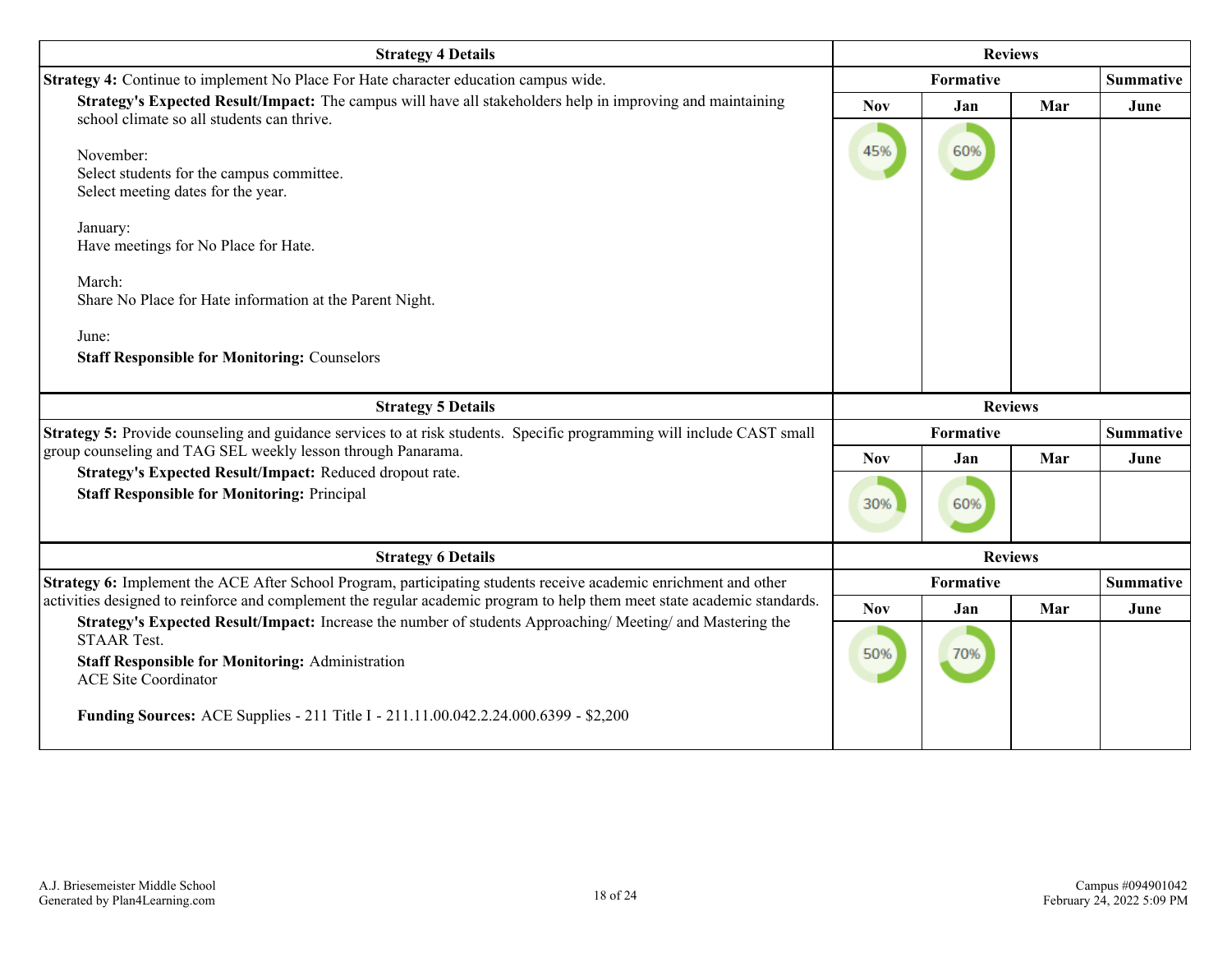| <b>Strategy 7 Details</b>                                                                                                                                                                                 | <b>Reviews</b> |                  |     |                  |
|-----------------------------------------------------------------------------------------------------------------------------------------------------------------------------------------------------------|----------------|------------------|-----|------------------|
| <b>Strategy 7: Social Emotional Wellbeing:</b>                                                                                                                                                            |                | <b>Formative</b> |     | <b>Summative</b> |
| AJB will implement social-emotional learning strategies for all students.                                                                                                                                 | <b>Nov</b>     | Jan              | Mar | June             |
| Strategy's Expected Result/Impact: Through providing social-emotional learning strategies students will be<br>lower their behavior, improve the wellbeing of the student, and promote a positive climate. | 0%             | 0%               |     |                  |
| <b>Staff Responsible for Monitoring: Administrators</b>                                                                                                                                                   |                |                  |     |                  |
| <b>ESF Levers:</b> Lever 3: Positive School Culture                                                                                                                                                       |                |                  |     |                  |
| <b>Problem Statements: Perceptions 1</b>                                                                                                                                                                  |                |                  |     |                  |
| <b>Funding Sources: SEL Curriculum - TCLAS (expires 2024)</b>                                                                                                                                             |                |                  |     |                  |
|                                                                                                                                                                                                           |                |                  |     |                  |
| Continue/Modify<br>Accomplished<br>No Progress                                                                                                                                                            | Discontinue    |                  |     |                  |

#### **Performance Objective 3 Problem Statements:**

**Perceptions**

**Problem Statement 1**: A significant portion of students will have challenges re-socializing to school. **Root Cause**: There is a large percentage of students who missed significant school days in the previous two years due to COVID related issues and remote learning.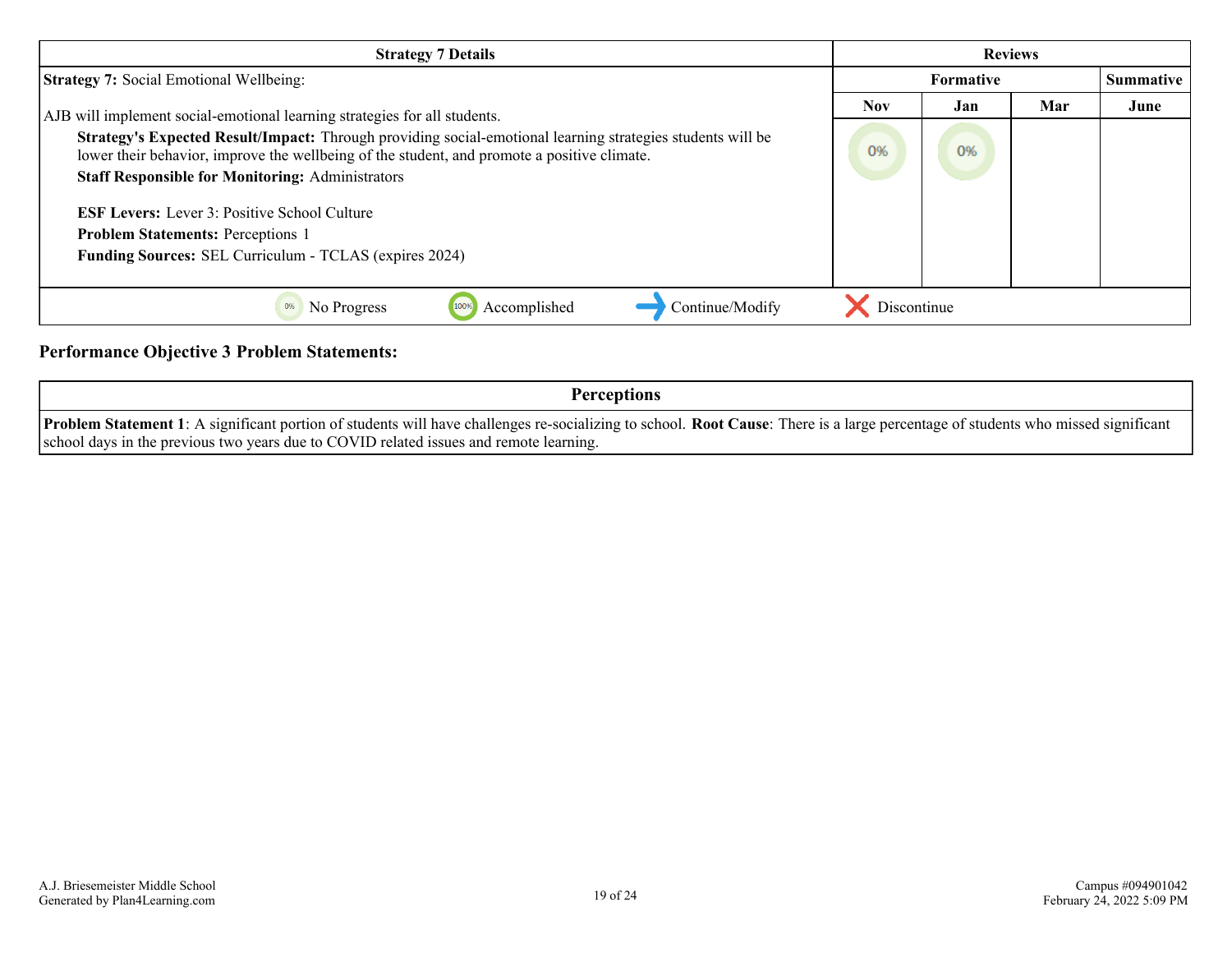<span id="page-19-0"></span>**Goal 2:** Engage parents, industry, and community partners to enrich the experience of students and staff and to establish Seguin ISD as an integral part of the community (Strategic Priority 2).

**Performance Objective 1:** PARENTAL AND FAMILY ENGAGEMENT: Year-long parent engagement opportunities to engage in meaningful dialogue with parents and families by 15%.

**Evaluation Data Sources:** Parent Sign In Sheets

| <b>Strategy 1 Details</b>                                                                                                                        | <b>Reviews</b> |     |                  |                  |
|--------------------------------------------------------------------------------------------------------------------------------------------------|----------------|-----|------------------|------------------|
| <b>Strategy 1:</b> Plan year-long AJB Community Development Series to increase community engagement.                                             | Formative      |     | <b>Summative</b> |                  |
| Strategy's Expected Result/Impact: We will increase the number of events for community members to engage<br>with each other as AJB stakeholders. | <b>Nov</b>     | Jan | Mar              | June             |
| AJB Toro Talk weekly Newsletter with important and critical campus information.                                                                  | 60%            | 75% |                  |                  |
| August:<br>Create teacher introduction videos for Meet the Teacher Night, and post for public consumption on AJB Social<br>Media sites.          |                |     |                  |                  |
| Host Title 1 informational meeting virtually and post a video to social medial sites.                                                            |                |     |                  |                  |
| Grow the Parent Teacher Community (PTC) Organization.                                                                                            |                |     |                  |                  |
| Hold two events as part of the community development series: Math and Reading Nights, End of Year Parent<br>Event.                               |                |     |                  |                  |
| <b>Staff Responsible for Monitoring: Principal</b><br>Community Outreach Team                                                                    |                |     |                  |                  |
| <b>ESF Levers:</b> Lever 3: Positive School Culture                                                                                              |                |     |                  |                  |
| <b>Strategy 2 Details</b>                                                                                                                        | <b>Reviews</b> |     |                  |                  |
| <b>Strategy 2:</b> Provide parent liaison to provide support to parents and families of at risk students.                                        | Formative      |     |                  | <b>Summative</b> |
| Strategy's Expected Result/Impact: Reduced dropout rate, reduced gap between at risk and non-at risk students<br>as measured by STAAR.           | <b>Nov</b>     | Jan | Mar              | June             |
| <b>Staff Responsible for Monitoring: Principal</b>                                                                                               | 60%            | 60% |                  |                  |
| 100%<br>Accomplished<br>Continue/Modify<br>0%<br>No Progress                                                                                     | Discontinue    |     |                  |                  |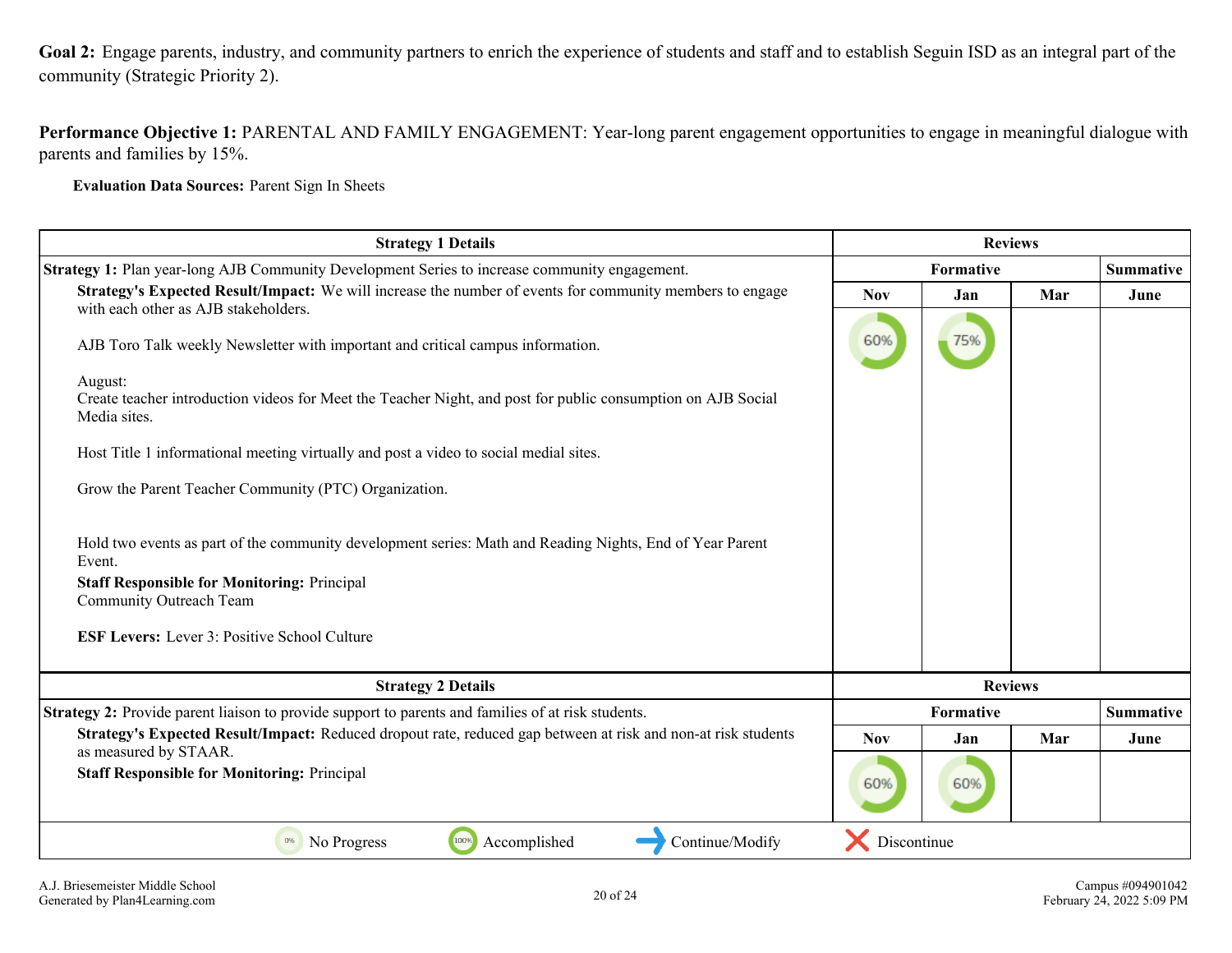Goal 2: Engage parents, industry, and community partners to enrich the experience of students and staff and to establish Seguin ISD as an integral part of the community (Strategic Priority 2).

**Performance Objective 2:** PUBLIC RELATIONS and COMMUNICATIONS: AJB Middle School will increase the number of Facebook followers from 800 to 900 and the number of Twitter followers from 400 to 500.

| <b>Strategy 1 Details</b>                                                                                                     | <b>Reviews</b>   |     |                  |      |
|-------------------------------------------------------------------------------------------------------------------------------|------------------|-----|------------------|------|
| <b>Strategy 1:</b> Continue to utilize an AJB Middle School official Facebook and Twitter accounts to promote positive events | <b>Formative</b> |     | <b>Summative</b> |      |
| and image.                                                                                                                    | <b>Nov</b>       | Jan | Mar              | June |
| Strategy's Expected Result/Impact: Promote positive events and image of the campus.                                           |                  |     |                  |      |
| November:                                                                                                                     | 60%              | 70% |                  |      |
| Post at least twice a week in order to share things that are happening at AJB.                                                |                  |     |                  |      |
| January:                                                                                                                      |                  |     |                  |      |
| Post at least twice a week in order to share things that are happening at AJB.                                                |                  |     |                  |      |
| March:                                                                                                                        |                  |     |                  |      |
| Post at least twice a week in order to share things that are happening at AJB.                                                |                  |     |                  |      |
| <b>Staff Responsible for Monitoring: Principal</b>                                                                            |                  |     |                  |      |
| Social Media Coordinator                                                                                                      |                  |     |                  |      |
|                                                                                                                               |                  |     |                  |      |
| Continue/Modify<br>No Progress<br>Accomplished<br>100%<br>0%                                                                  | Discontinue      |     |                  |      |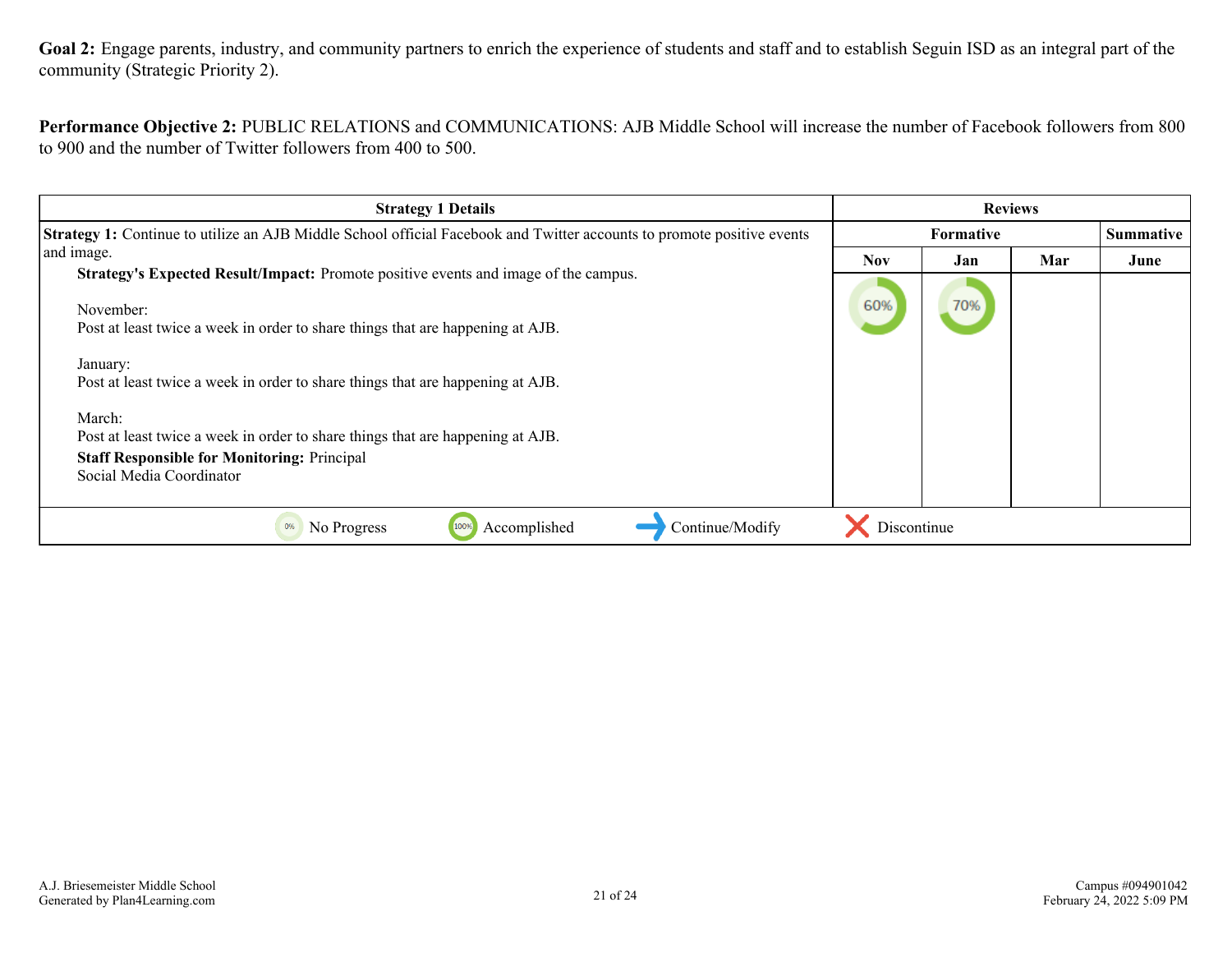**Goal 2:** Engage parents, industry, and community partners to enrich the experience of students and staff and to establish Seguin ISD as an integral part of the community (Strategic Priority 2).

**Performance Objective 3:** PARTNERSHIPS: AJB Middle School will increase the number of business and community partnerships through active participation in community-based opportunities and events by 15%.

| <b>Strategy 1 Details</b>                                                                                                   |             |                  | <b>Reviews</b> |                  |
|-----------------------------------------------------------------------------------------------------------------------------|-------------|------------------|----------------|------------------|
| <b>Strategy 1:</b> AJB will send encourage community partnerships through events that are part of the AJB Parent Engagement |             | <b>Formative</b> |                | <b>Summative</b> |
| Night.                                                                                                                      | <b>Nov</b>  | Jan              | Mar            | June             |
| <b>Staff Responsible for Monitoring: Administration</b>                                                                     | 45%         | 60%              |                |                  |
| Continue/Modify<br>Accomplished<br>100%<br>No Progress                                                                      | Discontinue |                  |                |                  |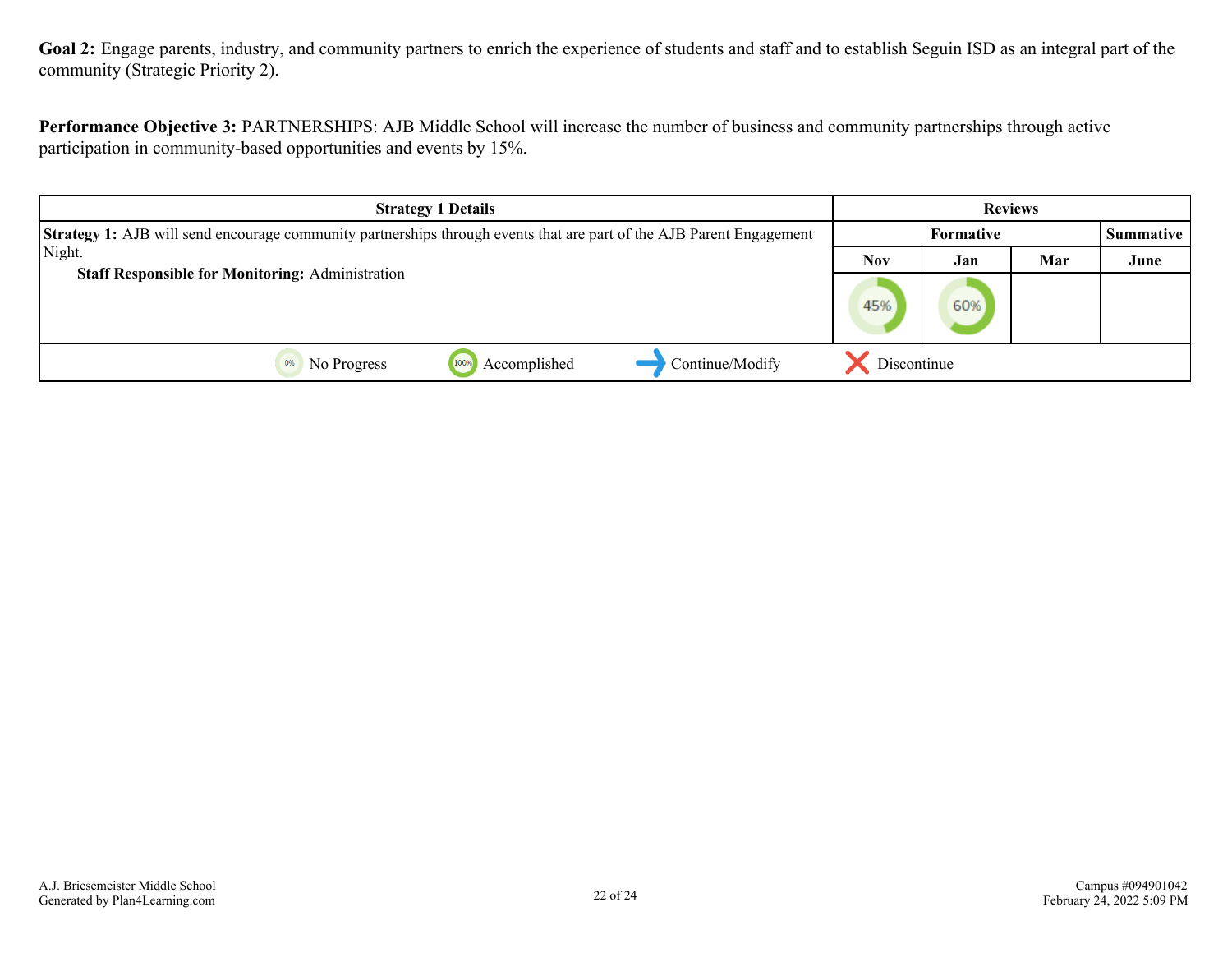#### <span id="page-22-0"></span>**Performance Objective 1:** RECRUIT, RETAIN, AND ENGAGE EFFECTIVE TEACHERS AND ADMINISTRATORS: AJB Middle School will achieve a teacher turnover rate of less than 15% and an administrator turnover rate of less than 10%

| <b>Strategy 1 Details</b>                                                                                                                                                                                                                                                                                                                             | <b>Reviews</b>   |                  |                  |                  |
|-------------------------------------------------------------------------------------------------------------------------------------------------------------------------------------------------------------------------------------------------------------------------------------------------------------------------------------------------------|------------------|------------------|------------------|------------------|
| Strategy 1: Establish AJB collective commitments with input from all AJB stakeholders. Staff members will nominate                                                                                                                                                                                                                                    | <b>Formative</b> |                  | <b>Summative</b> |                  |
| peers who are upholding the collective commitments.                                                                                                                                                                                                                                                                                                   | <b>Nov</b>       | Jan              | Mar              | June             |
| <b>Staff Responsible for Monitoring: All AJB Stakeholders</b><br><b>ESF Levers:</b> Lever 3: Positive School Culture                                                                                                                                                                                                                                  | 50%              | 50%              |                  |                  |
| <b>Strategy 2 Details</b>                                                                                                                                                                                                                                                                                                                             | <b>Reviews</b>   |                  |                  |                  |
| <b>Strategy 2:</b> Lead teachers will provide leadership and professional development for teams.                                                                                                                                                                                                                                                      |                  | <b>Formative</b> |                  | Summative        |
| Strategy's Expected Result/Impact: Reduced instructional gap between at risk and non-at risk students as<br>measured by STAAR.                                                                                                                                                                                                                        | <b>Nov</b>       | Jan              | Mar              | June             |
| Staff Responsible for Monitoring: Principal, Academic Dean                                                                                                                                                                                                                                                                                            |                  | 50%              |                  |                  |
| <b>Strategy 3 Details</b>                                                                                                                                                                                                                                                                                                                             | <b>Reviews</b>   |                  |                  |                  |
| Strategy 3: Lead teachers and content coordinators will be included on hiring committees for their respective subject areas.                                                                                                                                                                                                                          | Formative        |                  |                  | <b>Summative</b> |
| Strategy's Expected Result/Impact: Identifying potential candidates that align with campus culture and goals.                                                                                                                                                                                                                                         | <b>Nov</b>       | Jan              | Mar              | June             |
| Hiring prospects were screened for years of experience in order to build strong content knowledge/departments.<br>Staff Responsible for Monitoring: Principal, Lead Assistant Principal, Academic Dean<br><b>ESF Levers:</b> Lever 2: Effective, Well-Supported Teachers, Lever 3: Positive School Culture - Comprehensive<br><b>Support Strategy</b> | 60%              | 100%             | 100%             |                  |
| 100%<br>0%<br>No Progress<br>Continue/Modify<br>Accomplished                                                                                                                                                                                                                                                                                          | Discontinue      |                  |                  |                  |